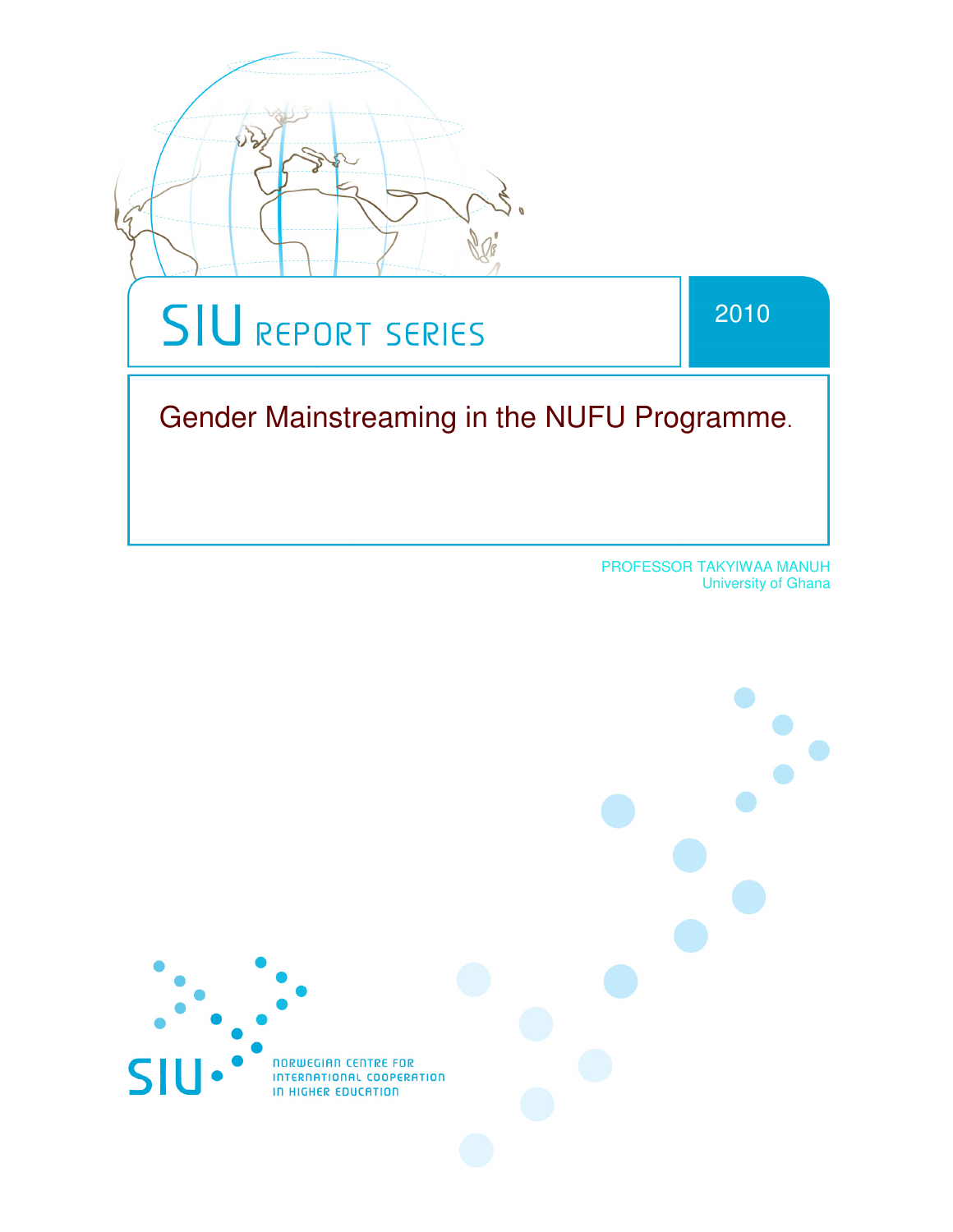# **Contents**

|                                                                                  | $\overline{\mathbf{3}}$ |
|----------------------------------------------------------------------------------|-------------------------|
|                                                                                  | $\overline{\mathbf{4}}$ |
| Findings on Gender Mainstreaming in the NUFU-supported Projects_________________ | 11                      |
|                                                                                  | 17                      |
|                                                                                  | 18                      |
|                                                                                  | 20                      |
|                                                                                  | 22                      |
|                                                                                  | 31                      |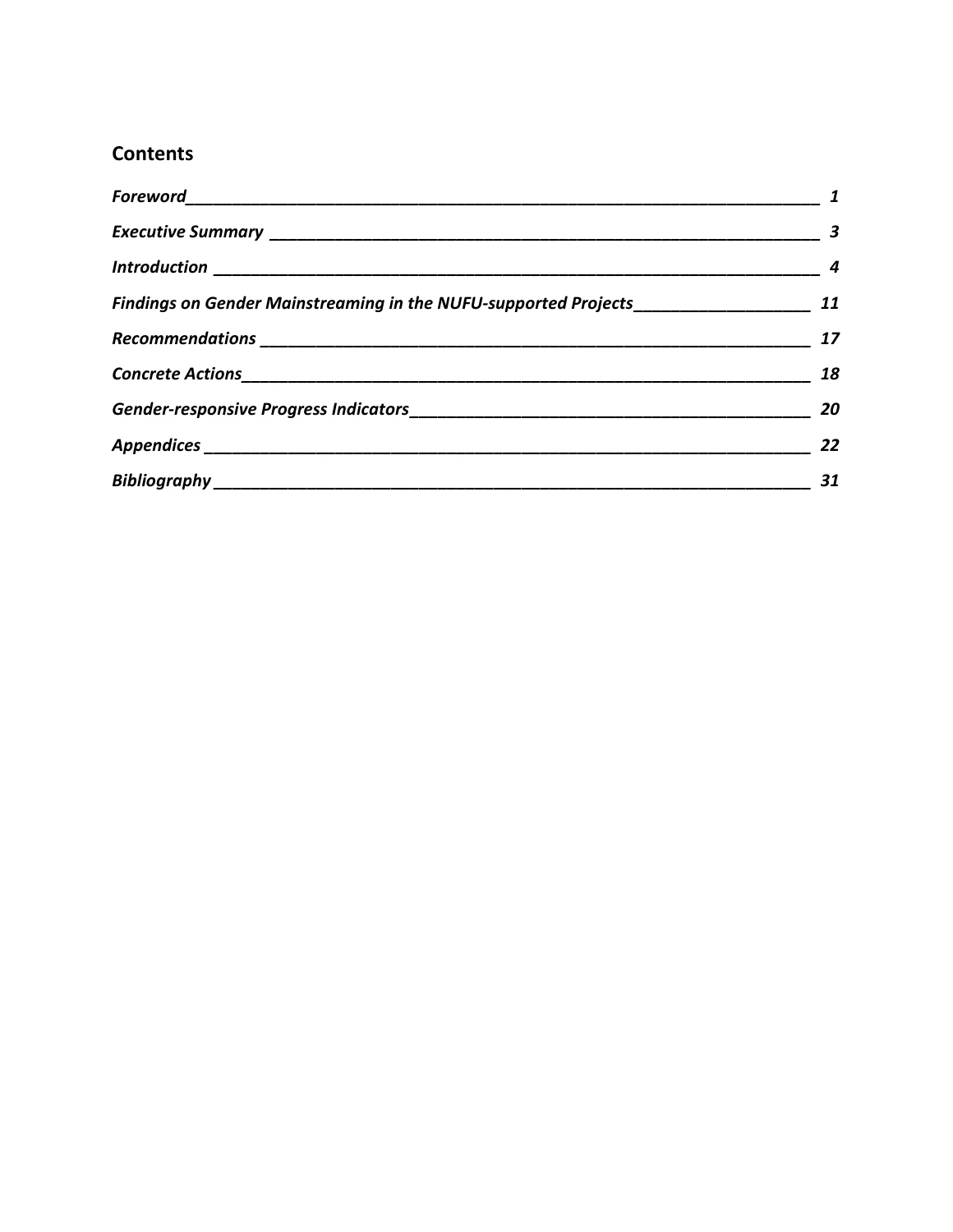# **Foreword**

The NUFU Programme is a partnership programme for academic cooperation South-South-North, with the aim to support the development of sustainable capacity and competence for research and research based higher education in developing countries, and to contribute to academic collaboration in the South and between South and North. The programme is funded by the Norwegian Agency for Development Cooperation (Norad) and administered by the Norwegian Centre for International Cooperation in Higher Education (SIU).

The fourth phase of the NUFU Programme, lasting from 2007 to 2011 has a renewed focus on gender equality. The conceptualisation in the NUFU context is threefold:

- 1. To pursue gender balance among project participants, with a particular focus on recruiting female PhD candidates
- 2. To support projects with a particular thematic focus on women's rights and gender equality in their research
- 3. To promote gender mainstreaming in all programme activities.

A target of 40% was set for the recruitment of female PhD candidates, and by the end of 2008 41% of the PhD candidates recruited at programme level were female. About 50% of the projects had met the target at project level.

When the NUFU Programme Board selected projects to support, projects focusing on gender issues were given priority, and about 30 projects have reported to be relevant to issues regarding women's rights and situation and gender equality.

The third component of the gender focus – gender mainstreaming – has turned out to be a more difficult concept to grasp. What does gender mainstreaming mean, apart from the two dimensions mentioned above? In 2009 this question was highlighted and discussed in two events organised by SIU. In the NUFU Programme Conference in Malawi a plenary session as well as a group discussion focused on measures to bridge the gender gap in academia. Secondly, the annual NUFU project coordinators' seminar in Norway had gender mainstreaming in the NUFU Programme as its main topic.

Following the two events the NUFU Programme Board decided to commission a study on gender mainstreaming in the NUFU context. SIU accepted a tender from Professor Takyiwa Manuh, who is the Director of the Institute of African Studies, University of Ghana, Legon. Professor Manuh has been involved in research on women's rights and gender equality for a number of years, and she is also the project coordinator in a NUFU project. She conducted the study between September and November 2009, including a field visit to Tanzania, where Professor Manuh visited four NUFU partner institutions. The final report from the study was submitted to SIU in early December 2009.

The NUFU Programme Board discussed the report in its meeting in February 2010. The Programme Board appreciated the work done by Professor Manuh. It was underlined that the report suggests some actions that may be taken within the NUFU Programme, such as introducing compensation for maternity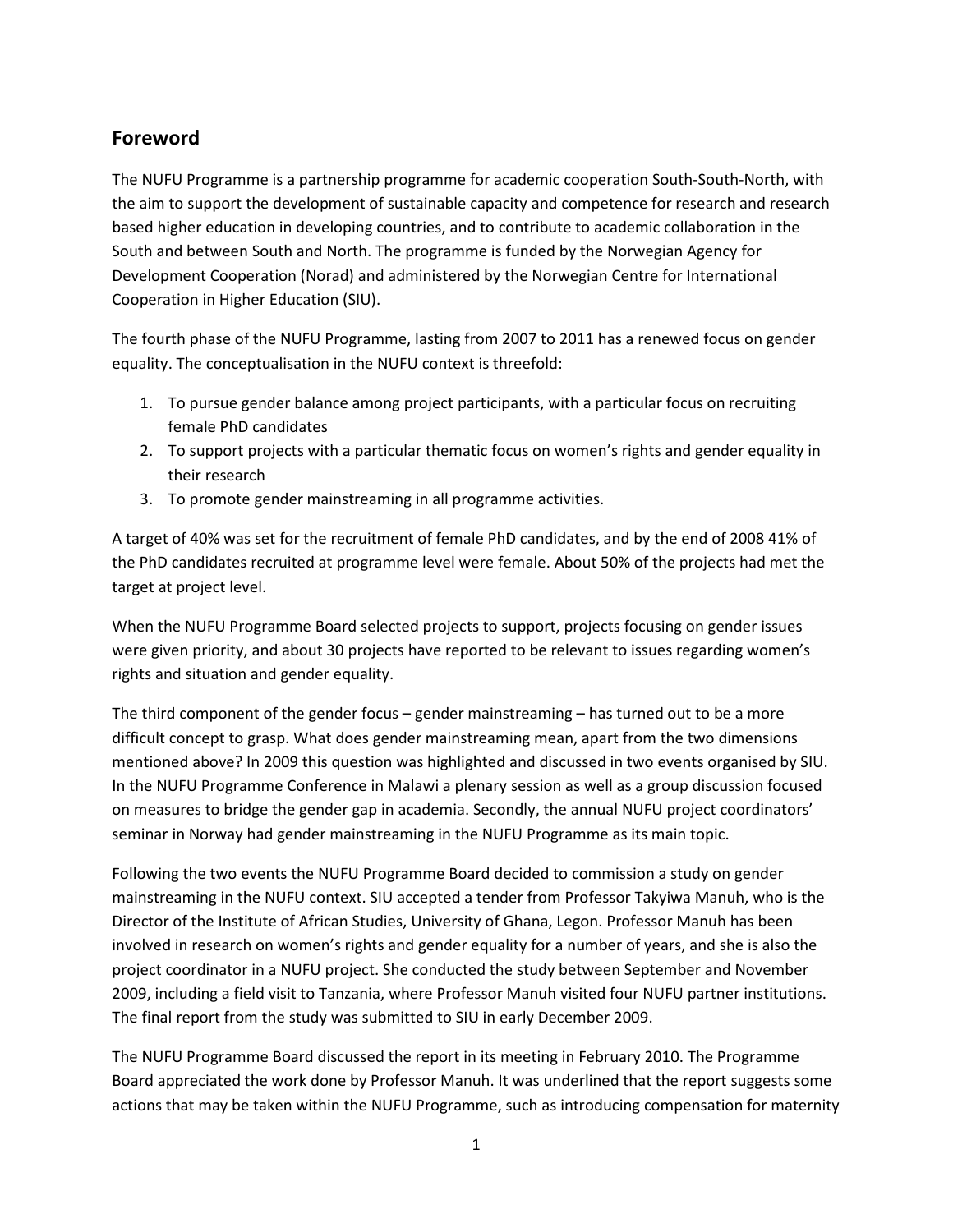leave for PhD candidates as well as promoting gender as a dimension in research design and implementation and curriculum development. At the same time it was stressed that the main responsibility for promoting gender equality and gender mainstreaming in academia lies with the institutions themselves, both in South partner countries and in Norway. The NUFU Programme is a relatively small programme, but with an aim to contribute as far as possible.

It is SIU's view that the report should be regarded as a status report on gender mainstreaming in the NUFU Programme. It points out the challenges that many institutions and projects face in mainstreaming gender into research topics, curriculum development and other activities. At the same time the report contains ideas and recommendations regarding concrete actions that may be taken by projects, institutions, the Programme Board and programme administrators like SIU. The report also suggests qualitative and quantitative indicators that may be used to measure success of gender mainstreaming efforts. The report represents no panacea to solve all challenges related to gender mainstreaming, but it will hopefully be useful for participants in the NUFU Programme at all levels – and also beyond. The bibliography is highly recommended as a source of more information and knowledge on the topic.

Bergen, 24 March 2010

Ragnhild Tungesvik

NUFU Programme Coordinator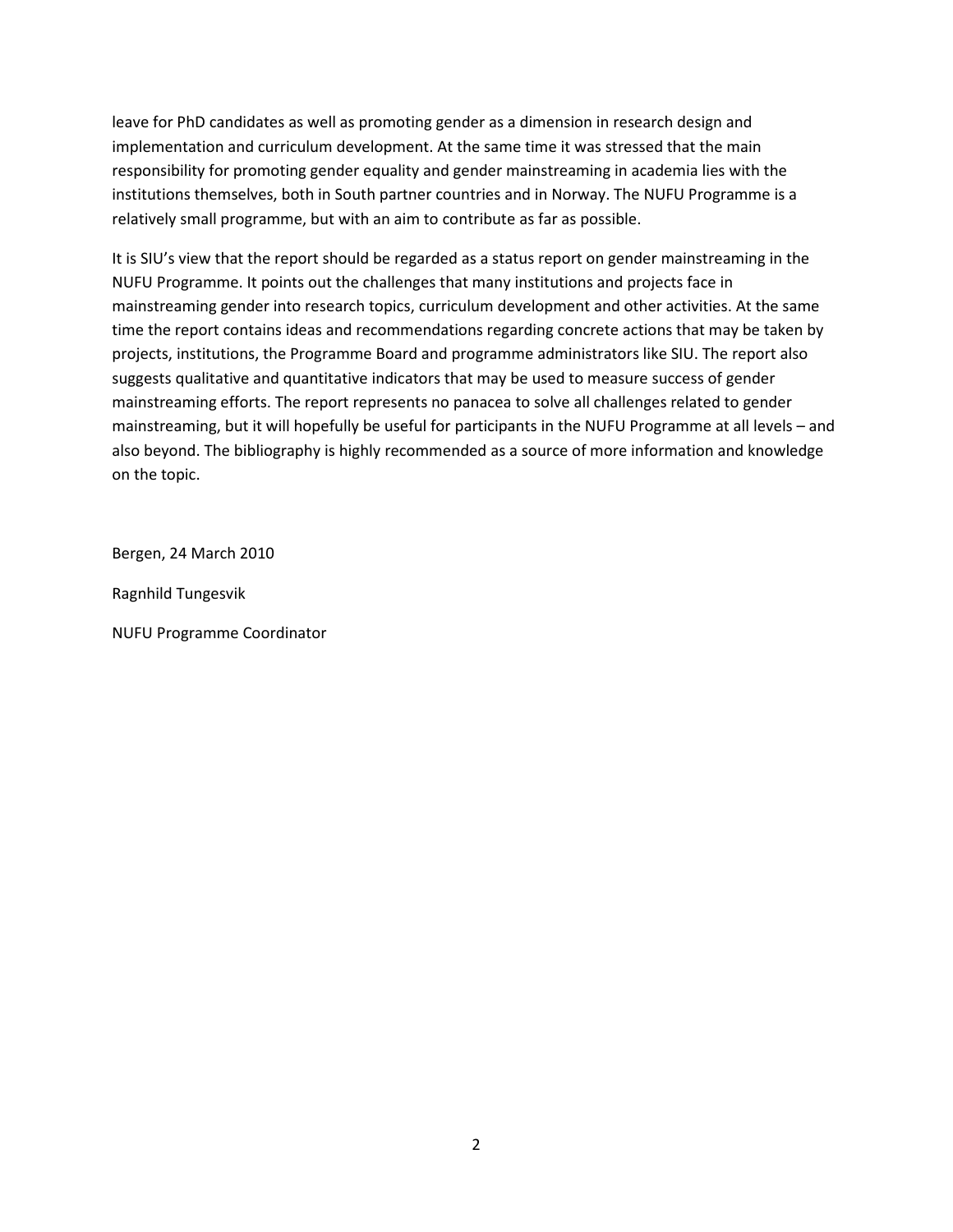## **Executive Summary**

The process of gender mainstreaming adopted in Beijing in 1995, received renewed affirmation through the inclusion of a goal on gender equality and women's empowerment in the Millennium Development Goals (MDGs). In addition, the Report of the Task Force on Education and Gender Equality of the UN Millennium Project reinforced the importance of investing in gender mainstreaming as a tool for achieving equitable and sustainable development and reiterated the need to expedite mainstreaming responses and actions and put in place systems to hold institutions accountable to achieve poverty reduction and sustainable development, especially in the poorest countries.

These commitments accord with the main goal of the Norwegian Programme for Development, Research and Education (NUFU) of building sustainable capacity and competence in research and research-based higher education in developing countries relevant to national development and poverty reduction and to contribute to enhanced academic collaboration in the South and between the South and the North. In its fourth phase (2007–2011), there is renewed focus on gender mainstreaming, with NUFU aiming to stimulate gender-related research and to achieve gender balance in the recruitment of researchers, students and candidates through financial rewards to projects that reach the stated objective of recruiting at least 40 per cent women to PhD education, and applicants are to present plans for mainstreaming gender into the projects.

Findings from the review of selected NUFU-funded projects at the University of Dar es Salaam (UDSM); Muhimbili University of Health and Allied Sciences (MUHAS); Sokoine University of Agriculture (SUA) and Mzumbe University (MU) demonstrate some progress in addressing gender imbalances at both institutional and project levels. However, the review also noted critical challenges in understandings of a gender mainstreaming strategy from its conception to implementation, raising questions about its relevance and significance in its application context. Further, the challenges of gender mainstreaming are different at each institution and project, following institutional cultures and frameworks, academic specializations and interests, gender centre capacities and structures, as well as the nature of collaboration within institutions, all of which impact in different ways on the integration of the gender mainstreaming framework and achievement of the NUFU Programme goals.

Recommendations are that gender mainstreaming should be understood as a chain process that has institutional dimensions and proceeds through project conceptualization and design to the evaluation process, with multi-dimensional targets which include capacity building; achieving gender balance; engendering institutional structures, cultures and policies; and operationalisation of gender issues in the research process and outcomes. Such a framework should contribute to increasing women's representation, inclusion and participation in research and programmes, and should lead at the institutional level to the development of gender-equitable frameworks, approaches and methodologies which will inform research and academic work and result in beneficial impacts on the institutions and the communities with which they work towards poverty reduction and sustainable development. Concrete actions have been proposed at programme, institutional and project levels including renewed efforts to attract females as students, greater visibility of females as researchers and team leaders and members, better integration of projects with existing gender structures in institutions and new budget lines to support the operationalisation of gender mainstreaming and the family life of students. Genderresponsive progress indicators for measuring and assessing progress at project level have been proposed to be included in annual and final reports from institutions.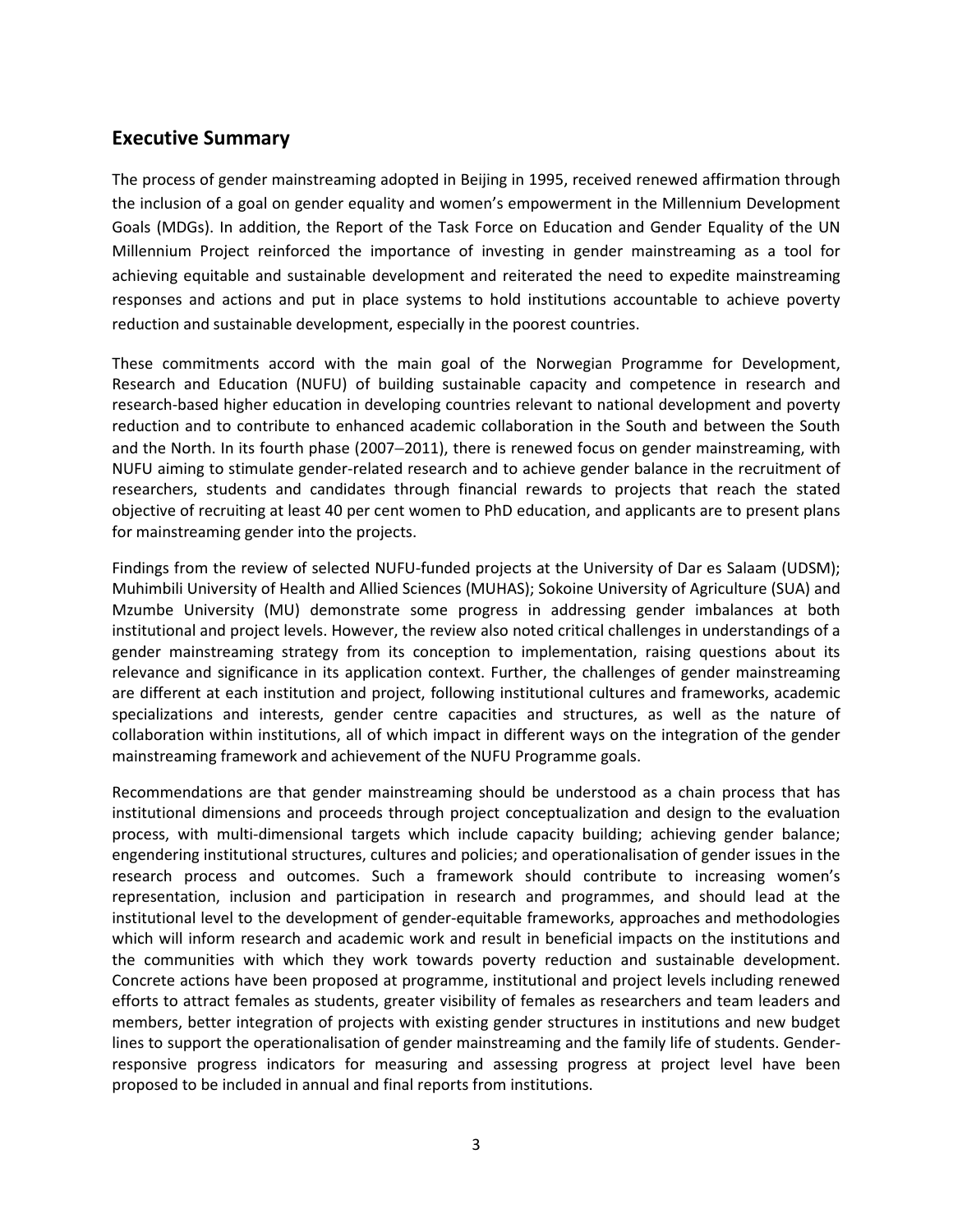# **1. Introduction**

By contract No. 6375/2009 dated September  $1<sup>st</sup>$  2009, the consultant was commissioned by the Norwegian Centre for International Cooperation in Higher Education (SIU) to conduct a study of gender mainstreaming in the NUFU Programme based on the decision by the NUFU Programme Board at its meeting on May 25, 2009.

The objectives of the study are as follows:

- To clarify what gender mainstreaming means in the specific context of the NUFU Programme,
- To recommend concrete actions and activities to achieve gender mainstreaming within the cooperative projects and participating institutions, and
- To define indicators of progress/success that can be included in future annual and final reporting from the projects/institutions.

Particular emphasis was to be put on developing indicators, both quantitative and qualitative for assessing gender mainstreaming in the projects funded under the NUFU Programme.

Expected outputs from the study are as follows:

- Gender mainstreaming in the NUFU Programme context conceptualised;
- Concrete actions/measures to mainstream/integrate gender issues in the NUFU Programme identified and documented;
- Best practices for addressing gender concerns in the NUFU Programme recommended;
- Gender-responsive progress/success indicators developed.

The Terms of Reference (See appendix 3) further defined the methodology and scope of the assignment which was to comprise:

- A desk study of key studies/reports in the field of gender mainstreaming, with particular focus on gender mainstreaming in academia;
- References to key NUFU background documents (see Appendix II list of documents consulted);
- A review of the NUFU project portfolio to determine best practices;
- Interviews with NUFU project coordinators and institutional contacts, with special emphasis on institutions outside Norway; the NUFU team at SIU;
- Field visits to a limited number of NUFU-supported projects at partner institutions in Tanzania;
- A proposed meeting with SIU in Tanzania alongside the field visit. However this did not prove possible because of scheduling differences.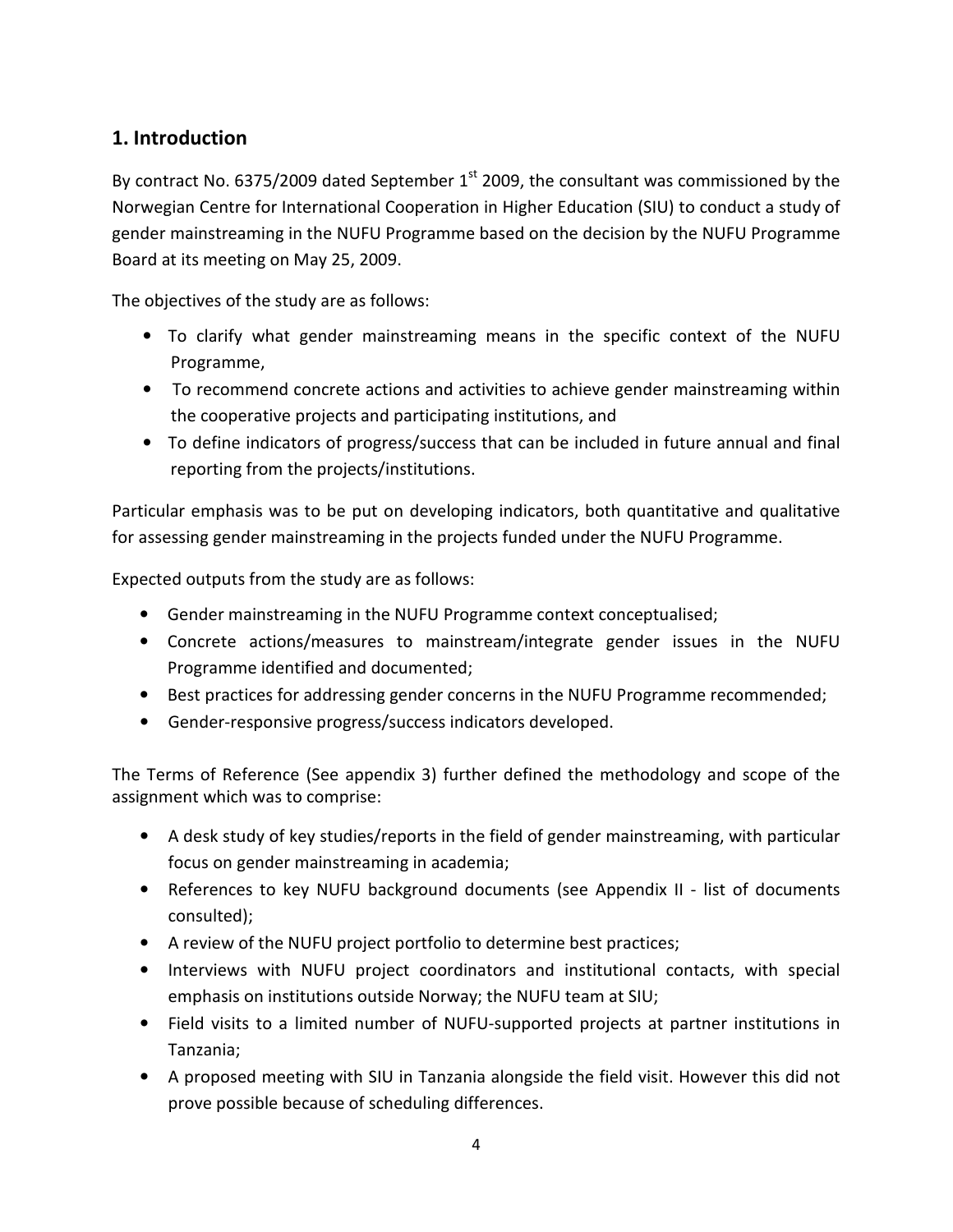## **1.1. Gender Mainstreaming in Context**

The Report of the *Task Force on Education and Gender Equality* of the UN Millennium Project reinforced the importance of investing in gender mainstreaming as a tool and reiterated the need to expedite mainstreaming responses and actions and put in place systems to hold institutions accountable.<sup>1</sup> This followed the inclusion of a goal on gender equality and women's empowerment in the MDGs, reiterating the global commitment made in Beijing in 1995 to gender mainstreaming as a major strategy for promoting gender equality. This is regarded as a *sine qua non* to create the conditions for women and men alike to enjoy human development and security and to reach their full human potential and participate as equals in the development of their societies.

According to the United Nations' Economic and Social Council, "mainstreaming a gender perspective is the process of assessing the implications for women and men of any planned action, including legislation, policies or programmes, in all areas and at all levels. It is a strategy for making women's as well as men's concerns and experiences an integral dimension of the design, implementation, monitoring and evaluation of policies and programs in all political, economic and societal spheres so that women and men benefit equally and inequality is not perpetuated. The ultimate goal is to achieve gender equality. $^{2}$ 

A common understanding of gender mainstreaming is that implementation involves changes in both "internal" organizational and "external" operational procedures. The former refers to changes needed within organisations to embrace the goals and values of gender mainstreaming and to alter systems and procedures to meet these goals.<sup>3</sup> The "external" dimension generally pertains to the steps needed to mainstream gender into development operations such as design, implementation and evaluation. These steps may include influencing goals, strategies and resource allocations at the start and providing specialized gender technical input such as gender analysis and technical assistance for the design, implementation and evaluation phases, to be followed by the development of indicators of progress, on which the projects can report. But it is acknowledged that this is a complex and lengthy process and implementation has tended to focus on internal organizational dimensions such as staffing, policies, developing indicators and training of staff, often interpreted as preconditions or precursors to interventions at the operational level.<sup>4</sup> However the critical element of mainstreaming in operations has not been seriously attempted in several organizations.

-

 $^{\rm 1}$  UN Millennium Project 2005

 $<sup>2</sup>$  UN ECOSOC (1997)</sup>

 $3$  Mehra and Gupta (2006) p.2

 $<sup>4</sup>$  Mehra and Gupta, op cit.</sup>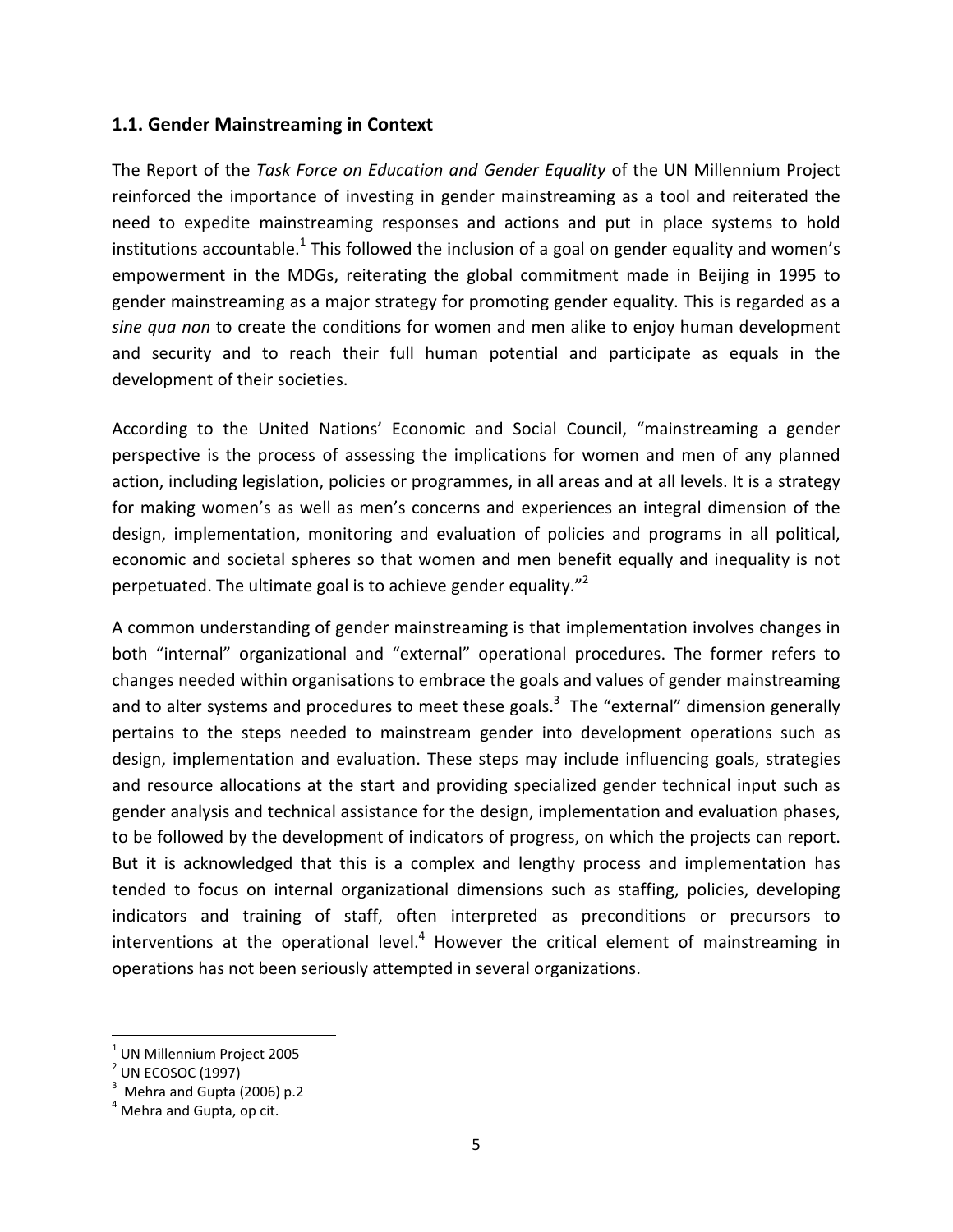This state of affairs largely reflect the fact that gender mainstreaming remains a deeply contested<sup>5</sup> concept ad practice as noted by Sylvia Walby (2005), with its many differing definitions<sup>6</sup> and variations in practice which encapsulate many of the tensions and dilemmas in feminist theory and practice and the different visions of gender equality.<sup>7</sup> While gender mainstreaming has been developed and promoted by transnational and multilateral actors such as the United Nations (UN) or the European Union and within diverse global discourses of human rights, its articulation occurs within specific country contexts which explain the differences in outcomes and commitments. In practice this reflects the contexts of negotiation between gender equality and the mainstream, both of which are also likely to be changing simultaneously as they respond to each other and to other developments. $8$ 

A distinguishing feature of gender mainstreaming over other gender equality policies and politics has been the broadening of the arena to bring all policy areas under the purview of gender equality practices. But the uptake of gender mainstreaming also varies in different policy domains as for example in employment, competition or in science research and development, as a result of differences in political opportunities, mobilising structures and networks and strategic framing by advocates. Morley (2005) cites studies revealing how liberal and strategic interventions for change such as equality policies and gender mainstreaming are often poorly conceptualised, understood and implemented.<sup>9</sup>

In general while gender mainstreaming is acknowledged as a major development in gender politics and policies at the discursive level, there is disagreement over the extent to which the policies make a difference to women's lives, and it has been even harder to measure impact.<sup>10</sup>

<u>.</u>

<sup>&</sup>lt;sup>5</sup> See for example Newman (2008) who reported the attack on gender mainstreaming by Angela McRobbie and others, who argue that it represents state co-optation of feminist concerns to "optimis(e) gender-specific human resources," but has little to do with promoting women's rights.

 $6$  Cf. Rai (2003) who conceptualises gender mainstreaming (GM) as a process of gender democratization that includes women and their own perceptions of their political interests and political projects into policy-making processes; UNESCO (2003) defines it as integrating a gender perspective in policy planning, implementation and evaluation activities in terms of addressing and promoting 'women's priorities and vision of development goals and approaches through greater participation of women at all levels; AAU/WGHE (2006) defines gender mainstreaming as a process whereby gender concerns are raised routinely within the everyday operations of an institution or organization… *.* Mainstreaming gender necessitates that gender perspectives become part of the normal perspective of an organization without resort to special vehicles, offices or units that isolate and marginalize these issues. ..It is a process of normalizing women's presence together with men on an equitable basis to wield power, control resources and set priorities in institutions. ..'

 $^7$  These are models based on i) sameness (equal opportunities or equal treatment); ii) on difference (special programmes) and on iii) transformation (Rees 1998, cited in Walby, 2005). Similarly, Squires (1999b, 2005a, cited in Walby 2005) distinguishes models of inclusion, reversal and displacement.

 $^8$  Cf. Jahan (1995) who distinguishes agenda-setting and integrationist approaches to gender mainstreaming.

<sup>&</sup>lt;sup>9</sup> Morley (2005). <sup>10</sup> Reviews and evaluations show a huge gap between policy commitments made at Beijing and actual implementation (Hannan 2004 and Moser and Moser 2005). In fact, evaluators assert that policy commitments to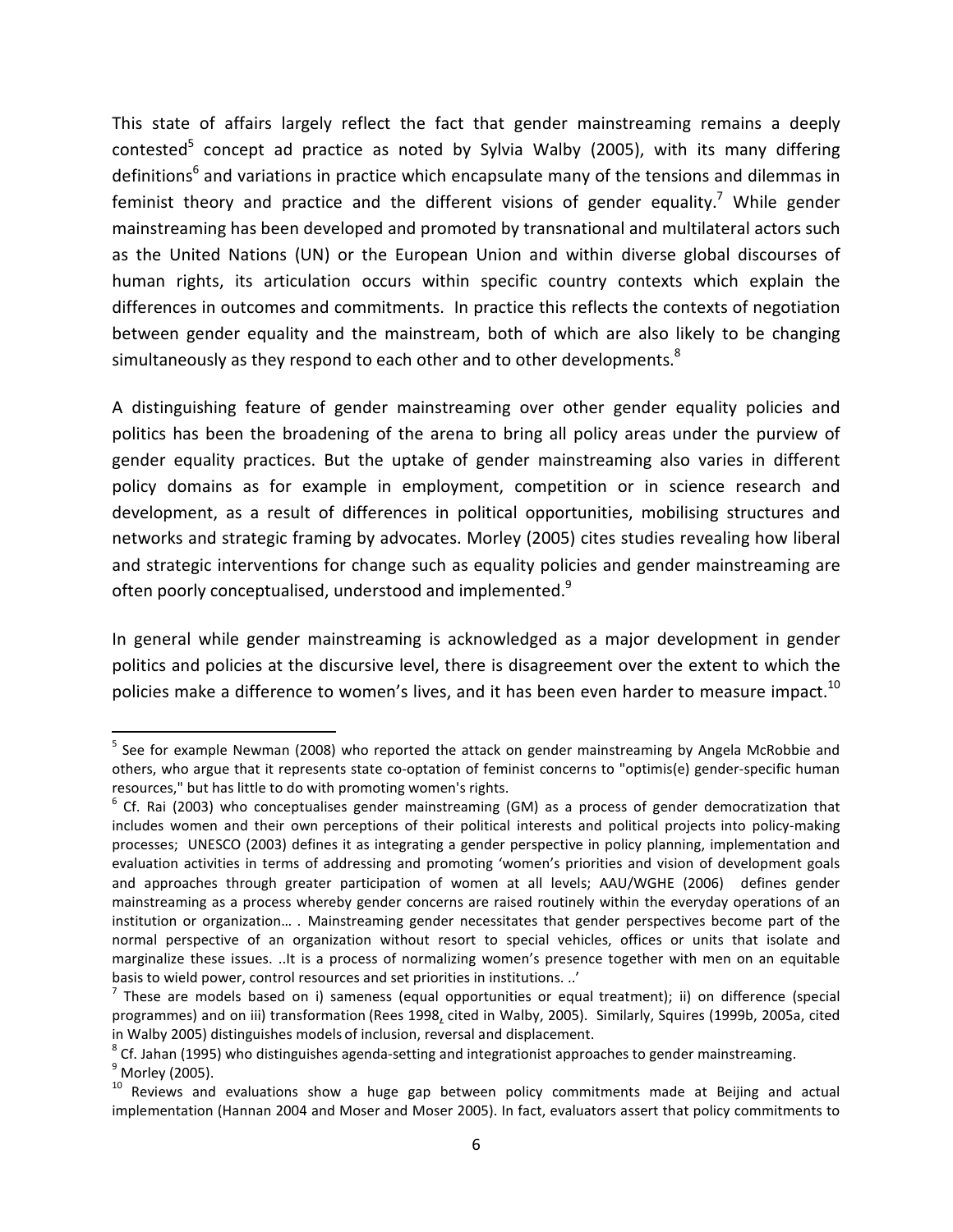It has been noted that the gap is most pronounced in mainstreaming gender into operations, while evaluations have mainly focused on organizational mainstreaming processes and not on results, even though the goal of gender mainstreaming is precisely to have an impact and to demonstrate development effectiveness. $^{11}$ 

Nevertheless a number of elements that have contributed to success in operations and that can form the basis for replication have been noted.<sup>12</sup> These include:

- Leadership, not only at the top, but at other levels, to be determined contextually in each case;
- The allocation of appropriate financial resources, including for ensuring technical 'backstopping' activities such as creating the conditions for the more effective participation of women;
- Gender expertise, particularly those with sector specialized or issue based knowledge, to provide 'hands-on' technical expertise on the 'how' of mainstreaming to project staff;
- Accountability, through the setting up of evaluation and monitoring systems to determine the extent to which gender and development goals have been met.<sup>13</sup>

Some of these findings were reiterated in the recommendations from the  $5<sup>th</sup>$  European Conference on Gender Equality in Higher Education in 2007 and in the *Toolkit on Gender Mainstreaming* of the Association of African Universities (AAU).<sup>14</sup> While recommending that higher education institutions develop plans on how they will structure the Bologna process in a gender-equitable way, including a description of criteria with which gender equality would be measured, presentations on the track on gender mainstreaming at the Conference noted the following:

- Well-funded programmes aimed at the institutional transformation of universities as a whole have a positive effect on the gender-equality climate;
- The successful implementation of gender-equality programmes in universities depends

<u>.</u>

gender mainstreaming "evaporated" or became "invisible" in planning and implementation (MacDonald 2003). Other assessments describe implementation as "patchy" and "embryonic." See also Moser (2007) who reports on efforts at developing indicators to measure impacts.

 $11$  Mehra and Gupta, op cit.

<sup>&</sup>lt;sup>12</sup> Buvinic (2004); James-Sebro (2005), Thomas, Lateef and Sultana (2005) cited in Mehra and Gupta 2006.

<sup>&</sup>lt;sup>13</sup> The emphasis in Mehra and Gupta (op cit.) on being pragmatic and strategic to achieve development effectiveness appears to runs counter to some of the issues and recommendations in Tandon (2008) and MacDonald (2003).

<sup>&</sup>lt;sup>14</sup> The 5<sup>th</sup> European Conference on Gender Equality in Higher Education, Humboldt University, Berlin, August 2007. See also the Commonwealth Secretariat (1999) and AAU/WGHE (2006).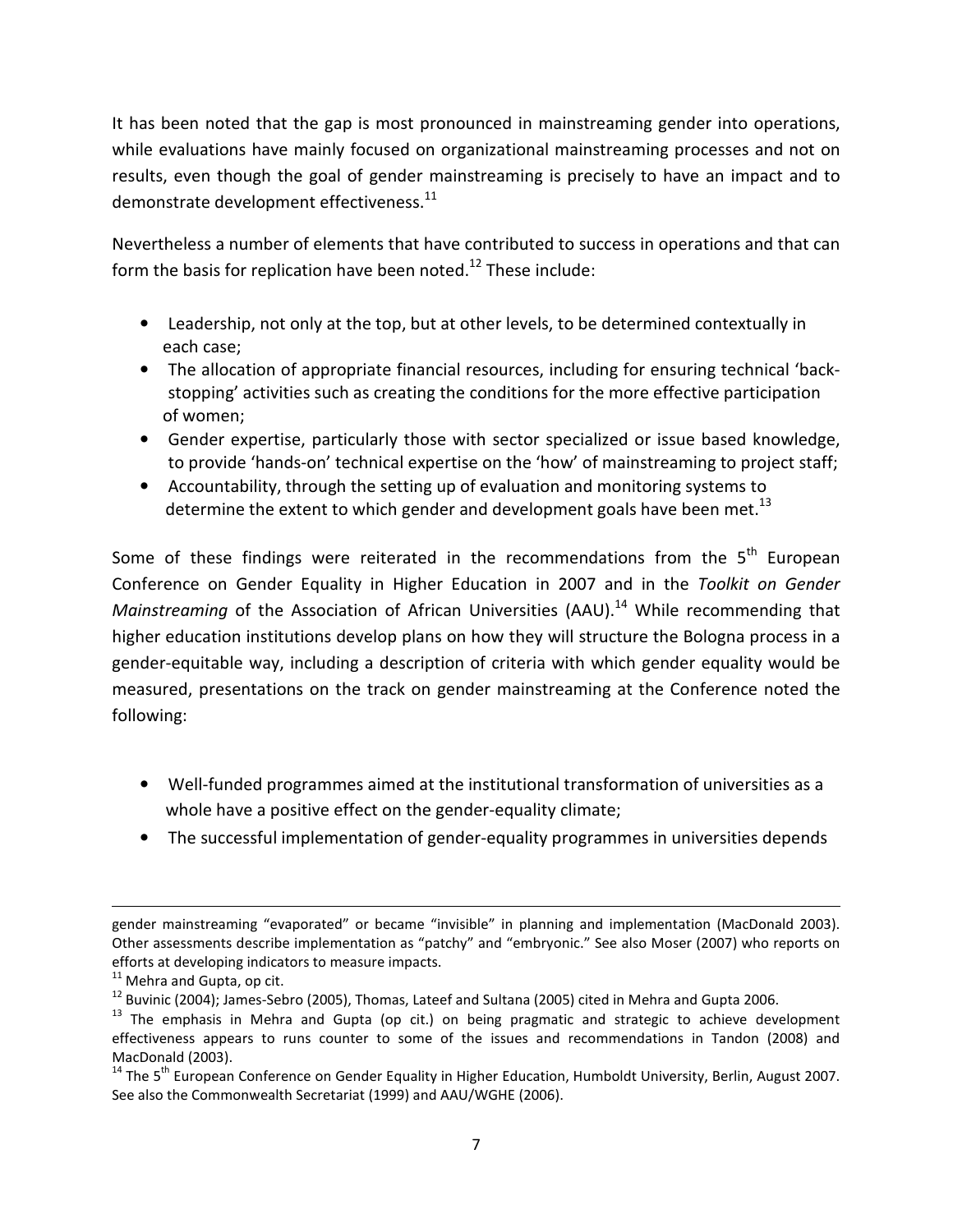upon: a) strong support from the administration up to the highest management levels, especially where they view gender equality and diversity as being part of the definition of excellence, b) a definition of common goals, c) the necessary infrastructure, and d) sufficient resources;

• Existence of good gender equality programmes with a) action plans for the support and promotion of women; b) the adaptation of the programmes to the specific conditions of the institution; c) the adaptation of the institutional structures to the requirements of gender equality; and d) overall transformation of the cultural climate of the institution.

An important issue that the Conference also raised was on establishing gender as a category in research design and the role of disciplinary cultures, especially in the natural and technical sciences, in terms of their effect on "doing" or "undoing" gender<sup>15</sup> and it was suggested that strategies towards gender equality specific to the various disciplines be adopted. Some of the issues discussed in this section are taken up in the review of gender mainstreaming in the NUFU-funded projects.

## **1.2. The NUFU Programme Context**

The NUFU Final Report (2002–2006) observed that even though the programme aimed at achieving gender balance among students and researchers involved in the projects, the source group for recruitment of female PhD students and academic staff was often very sparse, and that in some cases it had been impossible to recruit females. Thus while 45 per cent of the Master's students who completed their degrees in NUFU-funded projects were female, the overall proportion of women among PhD candidates and researchers from the South was only 24 per cent.<sup>16</sup> The report also indicated a higher drop-out rate for women than men.

The figures showed that it was much more difficult to reach the stated objectives concerning gender balance at PhD level than at Master's level, partly as a result of imbalances in the education systems of many countries in the South where girls/women are under-represented at the higher levels, making the source group for recruiting female students for PhD studies much smaller. In addition, pregnancies, births, child care and family obligations make education at that level more difficult for female students, compared to their male colleagues, while general attitudes towards women's education may be an additional factor that hampers female participation at PhD level in many countries of the South. Such factors have been reported by

-

 $15$  Lorbner (2000).

 $16$  NUFU Final Report 2002–2006 p. 18-20, Table 5.4. This figure was actually higher than the proportion of female academics in virtually all countries of the South.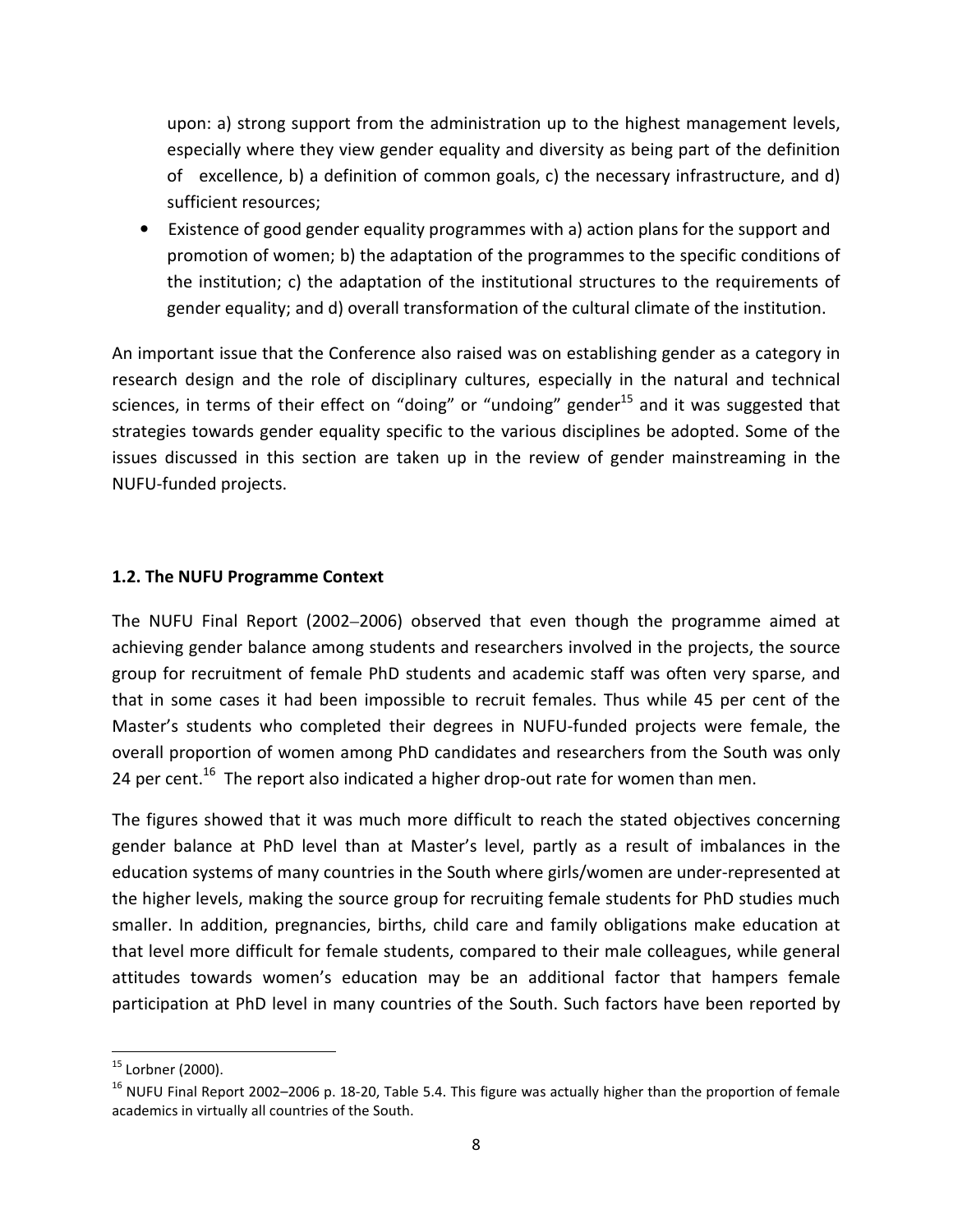some projects to SIU, in addition to the lack of secure facilities for field work in remote areas and problems related to long term stay abroad during the study period.<sup>17</sup> The requirement in the NUFU Programme that PhD students should be staff members or prospective staff members was also perceived as restricting the source group for recruitment of women for the scholarships.

To address such challenges, *the Strategic Plan for the NUFU Programme (2001*–*2005)* had set out a very specific target for gender balance in terms of the numbers of both students and researchers, and also included a very general objective on the integration of women and gender perspectives in the collaborative projects.<sup>18</sup> However, it appeared that the objective had been neglected to some extent in the implementation of the programme, and it was reported that several projects regarded the question of how gender issues had been integrated into research activities as irrelevant, or reported that no measures had been taken, beyond the steps regarding recruitment. However the Report hypothesized that projects with a gender focus in their research might also have a clearer attitude towards recruitment of women and gender equality in all project activities.

#### **Increased focus on gender mainstreaming**

These concerns informed the decision to increase the focus on gender mainstreaming in the fourth NUFU Programme period (2007–2011). NUFU aims to stimulate institutions to increase the number of female researchers participating in the programme to contribute to gender equity in research and education.<sup>19</sup> The programme's main goal is to build sustainable capacity and competence in research and research-based higher education in developing countries relevant to national development and poverty reduction, and to contribute to enhanced academic collaboration in the South and between the South and the North. All academic fields are eligible for support, but projects that contribute to research, competence and capacity building within the thematic issues and the set priority areas are to be given priority. This applies in particular to Master's students and PhD candidates. The selection process is based on prioritised lists of applications that are submitted from each institution. NUFU Guidelines for Applicants 2007–2011 specify that the recruitment process for Master's students and PhD candidates should be open and transparent and recruitment ought to be done in cooperation with relevant bodies at the respective institution.<sup>20</sup>

<sup>-</sup> $17$  Id p.20.

<sup>18</sup> NUFU Final Report 2002-2006, p.18.

 $19$  NUFU Programme Document 2007-2011, p. 4; NUFU Guidelines for Applicants 2007-2011, p. 6.

<sup>&</sup>lt;sup>20</sup> NUFU Guidelines for Applicants 2007-2011 p.6.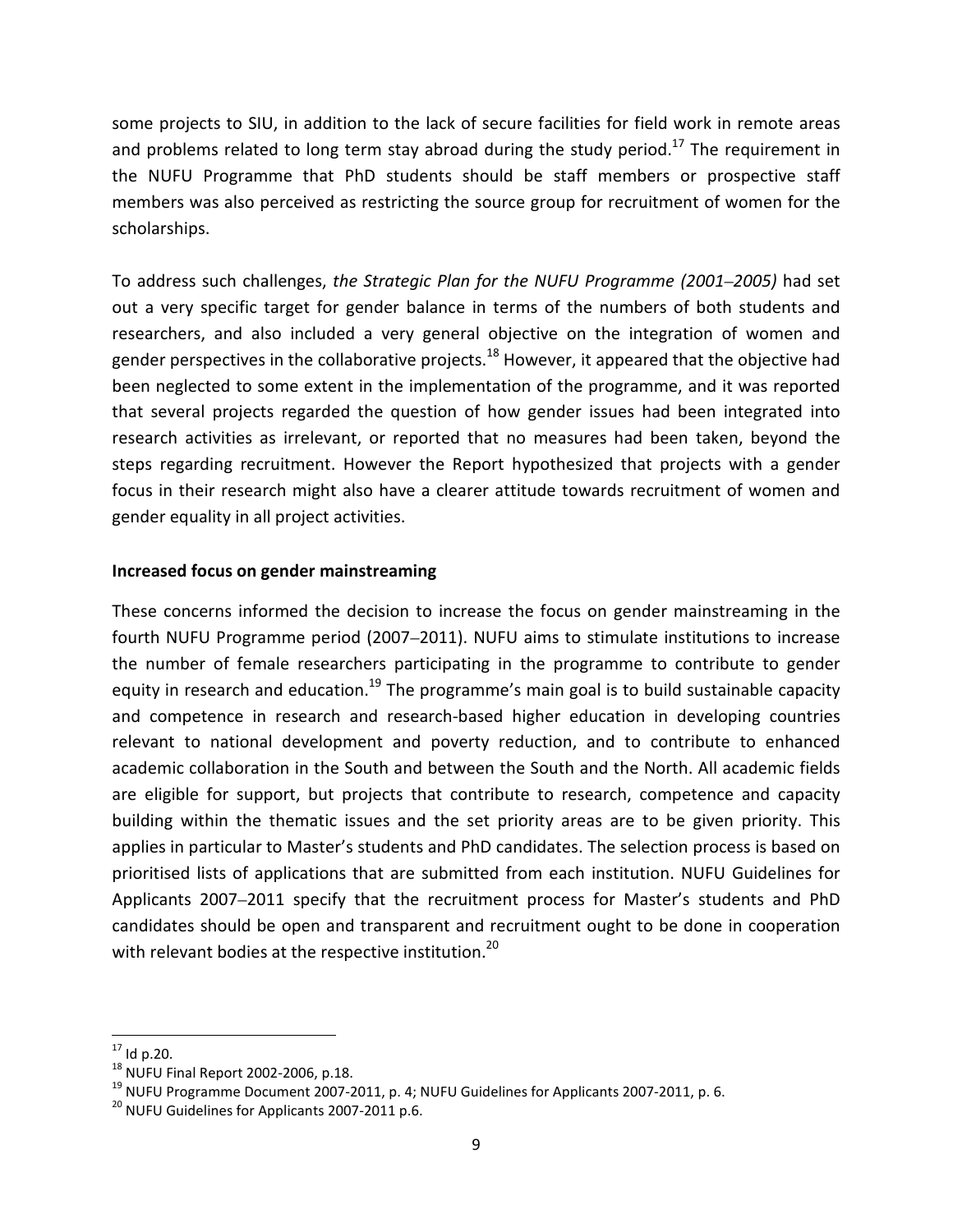Projects are required to pursue the recruitment of female PhD candidates. Applicants are required to indicate the measures that have been taken in the planning process and will be taken during implementation to pursue gender balance among the participating researchers, PhD candidates and Master's students, and to mainstream gender into the research and educational activities of the project. Women recruited for Master's programmes are to be encouraged to continue on to PhD level, and financial rewards consisting of a bonus of NOK 50 000 in addition to ordinary project funds, are to be granted to projects that reach the stated objective of recruiting at least 40 per cent female PhD candidates at the institution in the South. The reward is allocated based on statements from the projects in one of the annual reports, confirming that the requirements are fulfilled. $^{21}$  Grants may also include additional financial support to the women involved for measures that can facilitate their participation in and completion of PhD programmes.

In addition to regular project funds, approximately NOK 22 million was set aside to support cooperation projects over the next five years (2008–2012) with thematic focus on women's rights and gender equality and to promote female participation in all disciplines, and bilateral and network cooperation projects between institutions of higher education and research in Norway and the South were eligible for support. The funds were earmarked for projects that could contribute to research, knowledge generation, institutional cooperation and capacity building within the thematic field of women's rights and gender equality. The five projects which were selected for support have a strong emphasis on the education of female PhD candidates, with some also at Master's level, and the topics of their research are related to gender equality and women's rights, women's roles in agricultural production and business, women's health, and poverty reduction among others.

The NUFU Programme focus is in line with the Norwegian Ministry of Foreign Affairs' *Action Plan for Women's Rights and Gender Equality in Development Cooperation 2007–2009* that emphasizes that Norway will require the organisations it supports to:

• Document the allocation of both economic and human resources for both targeted action and mainstreaming of the gender perspective;

• Present their gender-related policy commitments, results areas and targets, and how they will report and evaluate them;

• Ensure that their leadership shows explicit commitment to gender equality and demand results from all levels of staff;

-

 $^{21}$  Id pg 7.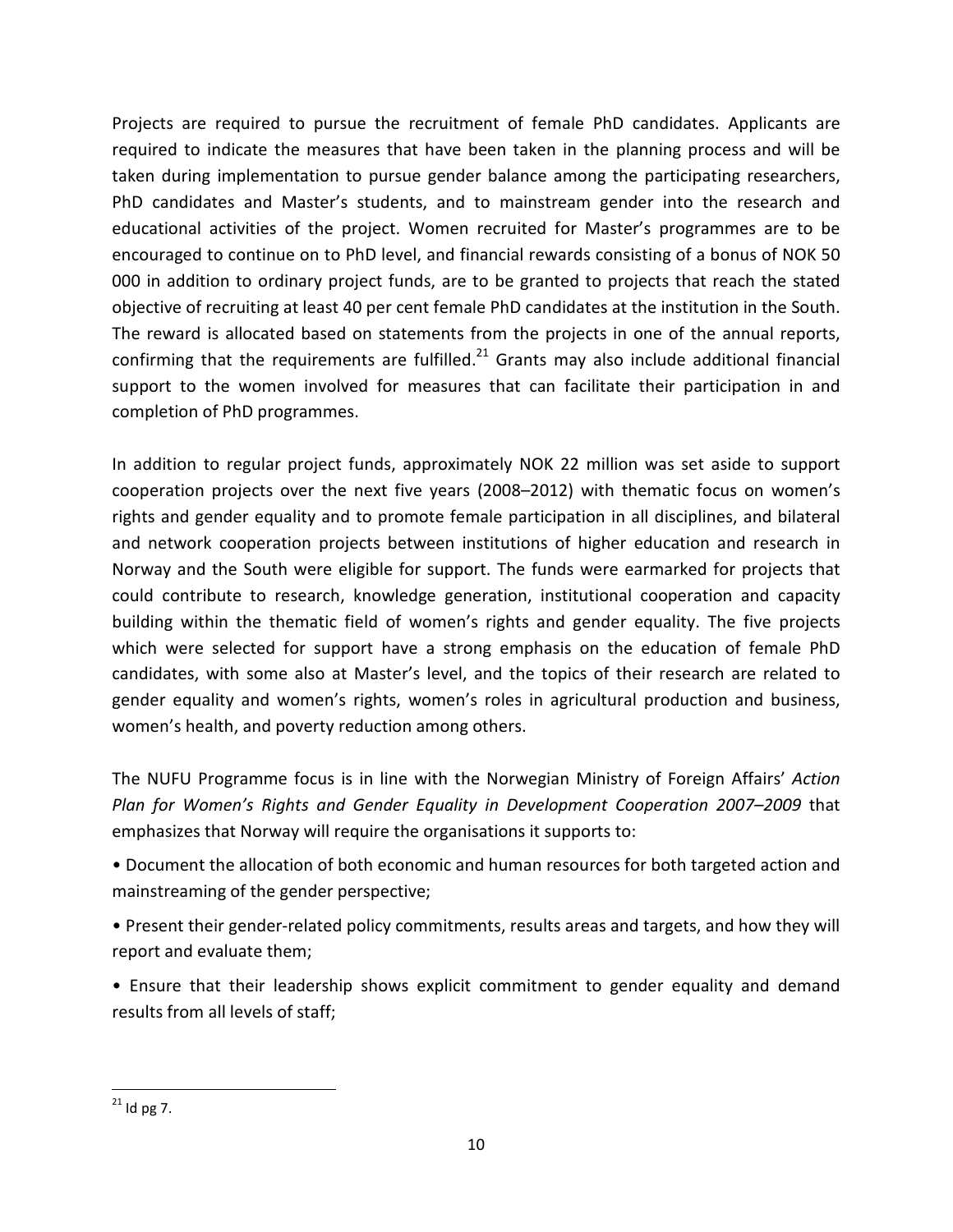• Present the measures and mechanisms that are in place to ensure gender-sensitive implementation of their activities in the field;

• Present the targets and mechanisms for promoting gender balance at all levels of the organisation, with emphasis on recruiting women from developing countries.<sup>22</sup>

The policies of the Norwegian Agency for Development Cooperation (Norad) on education also emphasise the need to address the gender dimension and to promote women's participation in knowledge generation in its development cooperation on higher education and research.<sup>23</sup>

#### **Box 1. Gender Mainstreaming in the NUFU Programme**

conceptualization and design to evaluation stages, with multi-dimensional targets which include Based on the foregoing analysis, gender mainstreaming in the NUFU Programme may be conceptualised as a chain process that has institutional dimensions and proceeds through project capacity building, achieving gender balance and operationalisation of gender issues in the research process and outcomes as a means towards gender equity and equality. Such a framework which requires the provision of adequate resources, should contribute to increasing women's representation, inclusion and participation in research and programmes as students and researchers, and should lead at the institutional level to the development of gender-equitable frameworks, approaches and methodologies which will inform research and academic work and result in beneficial impacts on the institutions and the communities with which they work towards poverty reduction and sustainable development. Progress on meeting gender-related commitments and targets is considered a key component in measuring the success of the programme.

## **2. Findings on Gender Mainstreaming in the NUFU-supported Projects**

Findings in this section are based on the limited sample of institutions and projects visited in Tanzania (see Appendix 1), and conversations with some project partners in Norway. There is no attempt to generalize from these findings to the NUFU Programme in general, although the findings are likely to be indicative of trends. In addition, some of the interviews were opportunistic and perhaps more systematic selection might have thrown up other issues. However the selection of a range of projects in different disciplines allowed investigation of the extent to which gender issues and gender mainstreaming in particular had been conceptualised and integrated. Beyond the projects, there was also interest in the institutional contexts and the linkages between the projects and other university structures.

-

 $\mathbf{I}$ 

<sup>22</sup> Norwegian Ministry of Foreign Affairs' *Action Plan for Women's Rights and Gender Equality in Development Cooperation 2007–2009,* P. 39.

 $23$  Id page 34.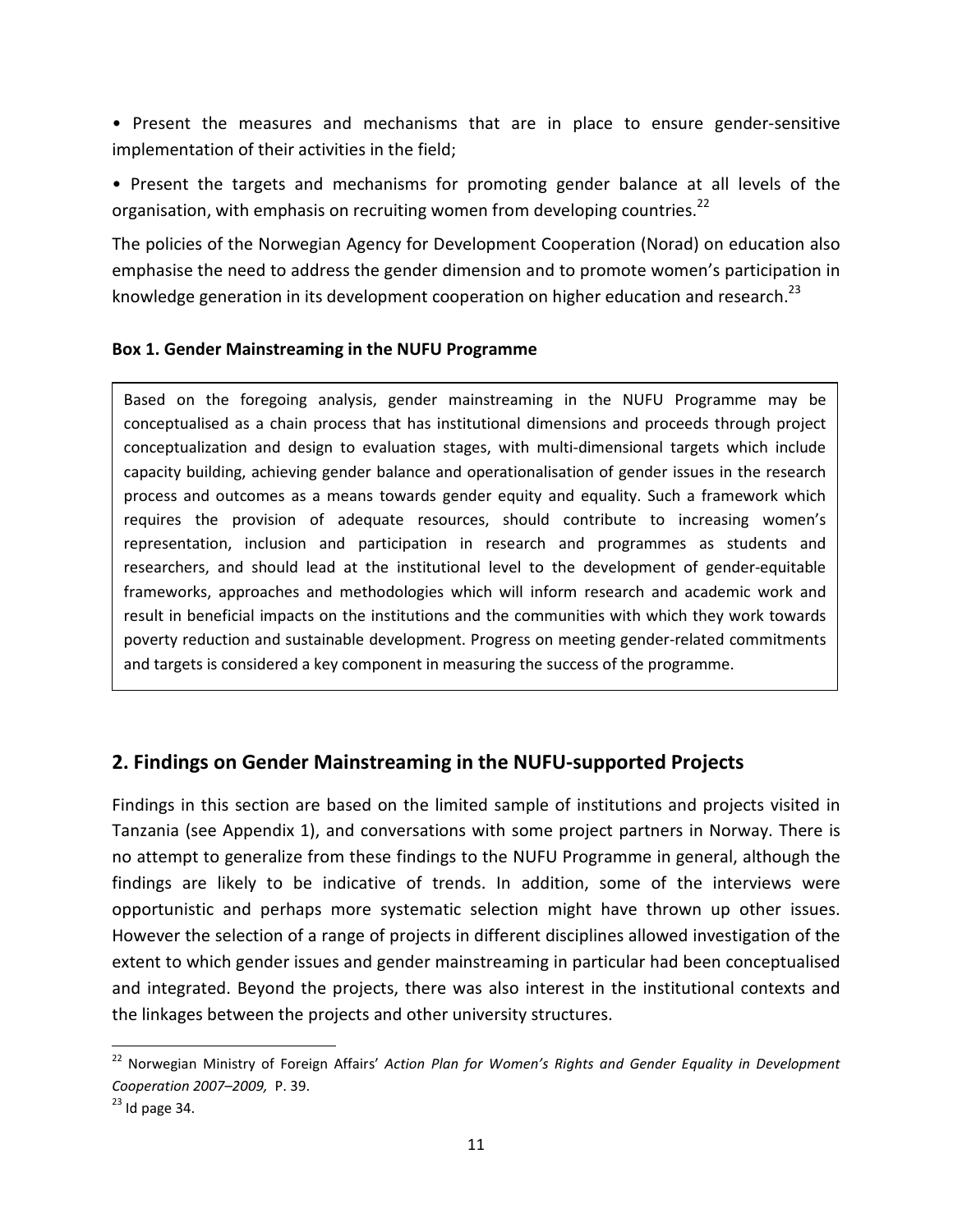#### **2.1. Gender structures in the institutions visited**

-

All the four institutions visited had a gender apparatus consisting of either a centre/unit/implementation committee<sup>24</sup> which was recognized more or less in the University hierarchy. They had the mandate of facilitating gender mainstreaming in the institution and University Strategic Plans included the achievement of gender balance as a strategic objective. The Gender Centres/Units/Committees had run several gender sensitization programmes for Deans and selected staff, and the institutions had also formulated gender policies and some courses on gender were included in the curriculum. The Centres saw their roles, *inter alia,* of building the capacities of staff and administrators and had developed different kinds of tools to do so, in addition to awareness creation.

While some Centres were placed directly under the Office of the Vice-Chancellor and had links to the Deans, Principals of Colleges and Directors, in general the ability of these centres to influence decisions or to participate actively in other gender-related programmes and projects were limited. None of their heads was represented on the committees that screened and selected projects in their institutions or had the power to nominate persons to do so, and Centre heads and staff were only usually called in at the dissemination stage. Some Centre heads blamed this state of affairs on donors who they said were not 'critical' or 'vigilant,' and they wanted the presence of gender experts on committees to be made a 'conditionality' in project support. Thus the structures in the institutions with ostensible gender expertise had no linkage with a major programme/project concerned with mainstreaming gender. This is remarkable, considering that institutional contact persons may or may not have gender expertise themselves.

Given what has been said above about the role of expertise in gender mainstreaming, this is an issue that requires attention. Such a demand is also not likely to encounter resistance from the institutions because of the already-recognized mandates of the centres and the institutions' own proclaimed commitment to gender mainstreaming. To be fair, the actual capacities of Gender Centre directors, heads and other personnel varied, but it was suggested that there could be funding to build up such capacities where they were found to be deficient, in order for them to play the support roles to projects, especially at the formulation stages. While acknowledging that gender parity had not been reached in the institutions, centre heads urged a focus on gender mainstreaming 'beyond numbers' (of students) which they saw as the 'easiest' part.

<sup>&</sup>lt;sup>24</sup> The UDSM has a Gender Centre; SUA has a Gender Policy Implementation Committee; MU has a Centre for Gender Development, while MUHAS has a Gender Policy, but no Centre or Unit.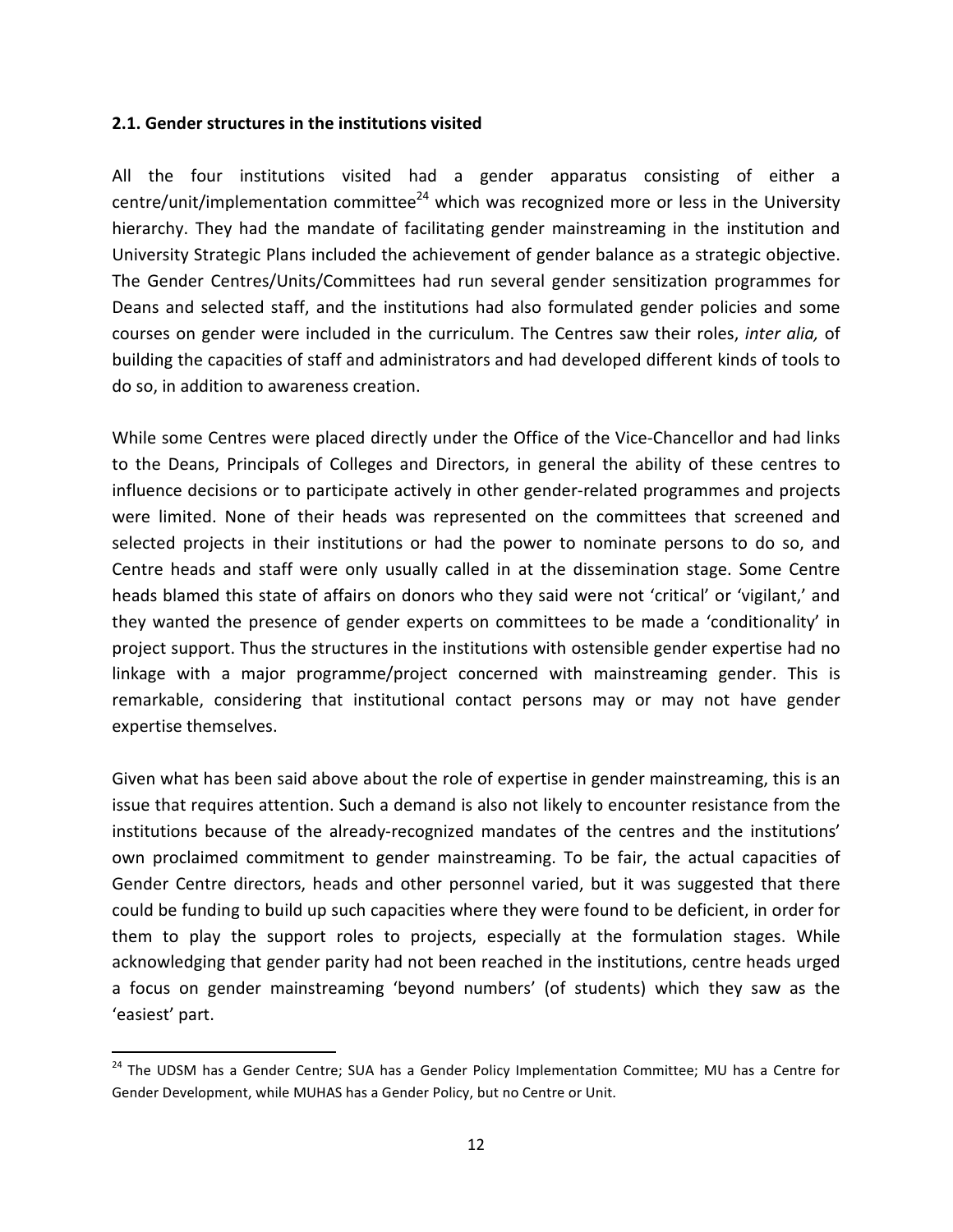This then calls attention to other critical issues such as the challenge of engendering the curricula and of disciplinary cultures, pedagogies and methodologies, especially in the natural and technical sciences, all of which are critical to gender mainstreaming. Gender Centre heads acknowledged the political will that existed in their institutions, but also stressed the cultural and technical issues and challenges in acquiring new knowledge and skills around gender/mainstreaming and wanted funds to be allocated for that; one institutional contact person referred to the repeated demand by her Vice-Chancellor to understand the 'theoretical underpinnings' of gender mainstreaming.<sup>25</sup>

At the same time, Centre heads and others acknowledged the dilemmas facing funders who might have to choose between funding an alternative energy or environmental protection and poverty reduction project, versus building the capacities of female academics. But such a stark choice need not arise in practice, as NUFU Programme funds should be able to support projects that meet the practical needs of poorer women and communities, and also support capacity building of female academics through the funds set aside to promote gender equality and women's rights. This is an urgent matter that must be addressed, given NUFU's own proclaimed commitments and the fuzzy state of gender/mainstreaming in many of the projects.

## **2.2. The conceptualisation of gender mainstreaming within the projects**

-

The actual projects visited usually had sound technical qualities and were grounded in local concerns and were highly relevant to their contexts, as they addressed issues of poverty reduction, food and livelihood security, employment or income generation, environmental sustainability, and community/public health. Researchers and partners in Norway usually had institutional relations stretching over several years and had usually developed good team work and rapport. All projects also had capacity development plans that strengthened the skills of local researchers, students and field staff, and several Master's and PhD students were being trained, some of who are likely to be employed by the institutions or to join other institutions in Tanzania. Such capacity building was especially important in disciplines such as History or Nursing, described by project team members as 'forgotten fields.' Scientific publications were also expected to emanate from the studies to enhance the prospects of promotion of researchers, while in some cases, dissemination and feedback to the organisations studied constituted some form of action-research, however unintended.

<sup>&</sup>lt;sup>25</sup> This is remarkable, considering that the university in question is a member of the Association of African Universities, made up of Vice-Chancellors, which has developed a toolkit on gender mainstreaming.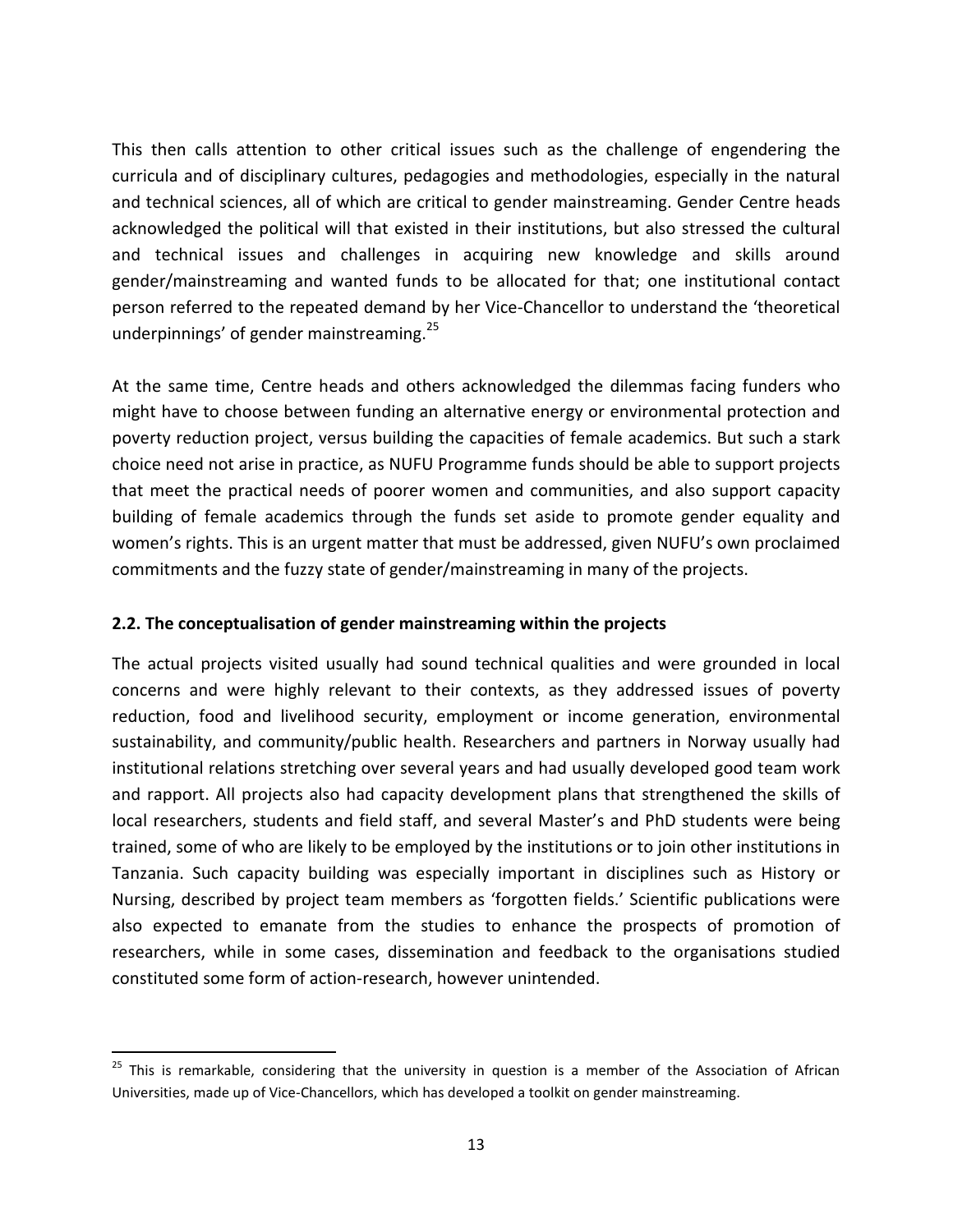In relation to the main focus of the study on gender mainstreaming and of its conceptualization within the projects, different understandings emerged in discussions with project partners. In general, attention to gender/mainstreaming was highly variable within the projects. In some conversations I was told that "...the structure of the project does not stress gender expertise", or "When the project was being formulated, gender issues were not big or foreseen, but as it goes along, gender issues can be better integrated and social scientists brought in", or "Most of us are not trained to see the gender perspective". This was particularly the case in projects in the natural and technical/engineering sciences where attention was usually focused on the technical aspects of projects. In such projects, social relations, differential risk issues for male/female students and issues of power were not often seen as relevant and while such researchers were not inattentive to community issues, they did not see them as part of their project. But the bottom line for many was "The donor did not demand it", suggesting both the power of the donor and the compliance mentality that has ensued. A worrying issue is that gender/mainstreaming is seen as the domain of social and not natural scientists, and was often used 'politically,' but was not thought through and integrated with other areas of concern, or brought in at the planning and design stage of projects.

To be fair, discussions with researchers opened a way for them to reflect on the gender issues involved in their projects and in some cases to bring out highly relevant examples from their research or projects they had undertaken. Thus the meeting with a Tanzanian team member on the forest resources and livelihoods project (NUFUTZ-2007/10226) resulted in a fascinating discussion on the differentiated knowledge of male and female community members of the forest and its resources and the specific products that they extracted. In another discussion with Tanzanian team members on the alternative energy project (NUFUPRO-2007/10059), one researcher recalled a project funded by the Department for International Development (DFID) on the design of cook stoves where 88 per cent of answers on an ideal stove by researchers mentioned 'stoves that cook fast' or produced 'less smoke,' when in fact more than 50 per cent of women surveyed cooked outside the home and were interested in portable stoves that allowed them to cook inside or outside the house so they could supervise smaller children or be able to sell their items simultaneously.

The discussion with the Tanzanian researcher on the respiratory dust project (NUFUPRO-2007/10166) also brought out clear gender issues; while mining itself is male dominated, many women referred to as '*mama itilea*' (mama give me food [whatever], '*mama lisha*' (nutritious food)' offered services to miners. However food sellers were not selected as part of the sample to be tested, although they regularly came into contact with miners. But the researcher stated that if the project were to be designed again, it would now look at the environmental pollution that affects both males and females.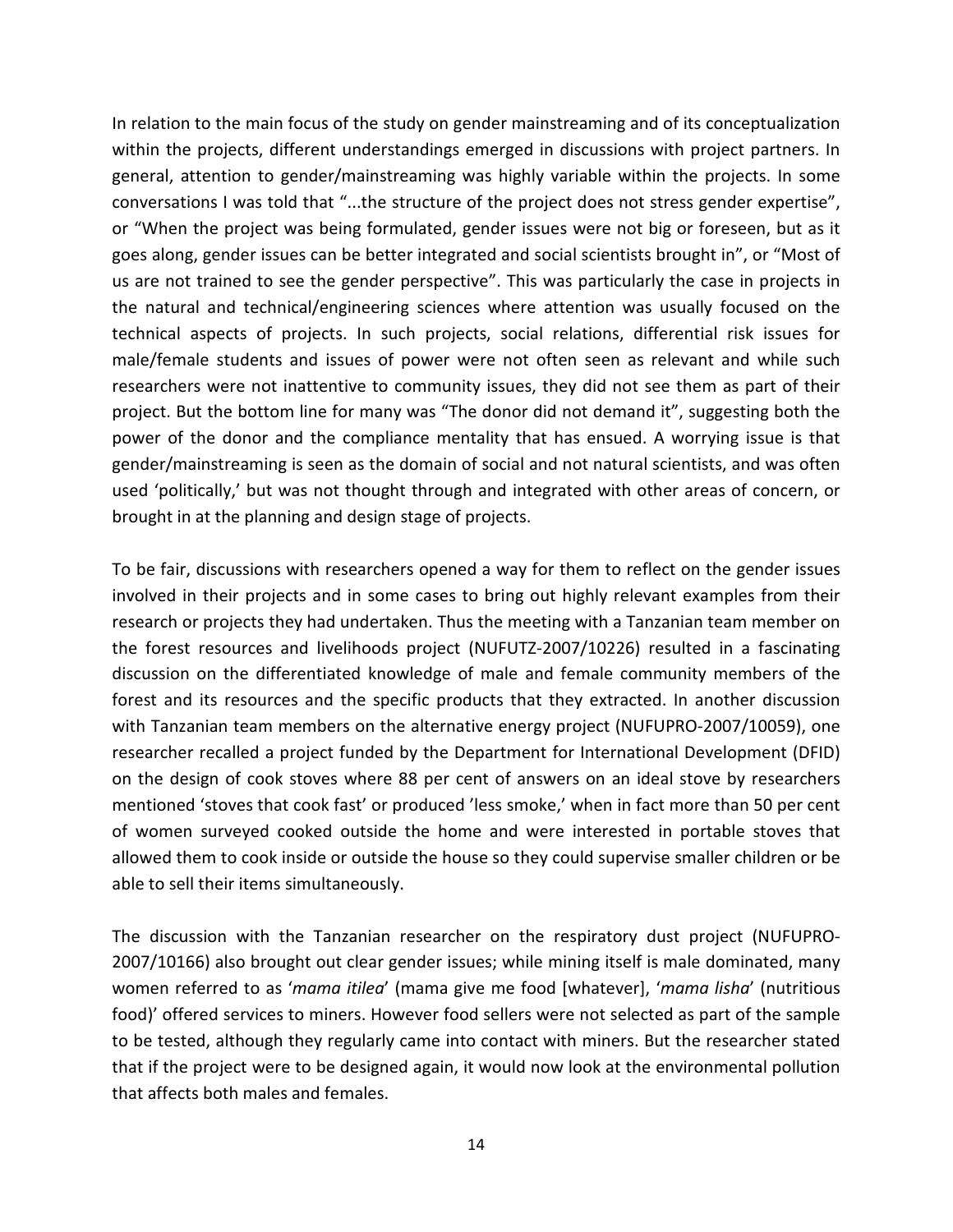In general, integration of gender issues or gender mainstreaming was understood in terms of the numbers of female students participating in projects and the problems that such students faced in balancing study/family demands. In a few projects, all the students were female because of deliberate targeting ("that was what the funder wanted"), while in many of the other projects, females constituted about one third to half of participants. This was not because efforts had not been made to attract them, but there were usually supply-side issues, particularly in the natural and technical sciences. A reported factor that also militated against the enrolment of female students in PhD programmes was attributed to a rule in the Tanzanian Civil Service that did not allow the employment of persons aged 45 years and over on permanent contracts, and this was viewed as a disincentive. However an example was also given by one institution of 80 applicants for ten places in a NOMA-supported Health Management project.<sup>26</sup> This suggests that better timing and ways of disseminating information might allow more people, including females, to apply for available places in programmes to ensure that a more robust selection is made, and this was also likely to increase completion rates of the students selected.

#### **2.3. Best practices in the NUFU-funded projects**

As noted, female students often faced the challenge of balancing work and family demands, sometimes leading to their abandoning the programmes or non-enrolment in the first instance. Where female students were recruited to the programmes, several interviewees mentioned the worries that some of these students expressed over the care of children left behind in Tanzania, or the possible family pressures such students faced during field work in Tanzania leading to irregular communication with supervisors in Norway, or even the challenge of students giving birth during the project period and how to factor this into completion times. Some interviewees proposed the setting aside of funds to nourish family ties and for student travel, as an incentive to attract and retain female students.

An attempt to forestall some of the problems faced by female students with young children had been incorporated in the design of the regional network project, $^{27}$  in which half of the selected students were mothers and were all based in their home countries, and their main supervisors were also from the South. Provision had been made in the project for the students to travel to Norway from time to time to take courses, in the company of their home supervisors, and this was also meant to build the skills and confidence of the supervisory teams. While the challenge of the model was that supervisors in Norway did not have day to day contact with students but

<u>.</u>

<sup>&</sup>lt;sup>26</sup> Master Programme in Health Policy and Management (NOMA-2006/10020).

<sup>&</sup>lt;sup>27</sup> Gender, generation and social mobilisation: Challenges of reproductive health and rights among vulnerable groups in Ethiopia, Sudan and Tanzania (NUFUPRO-2007/10126).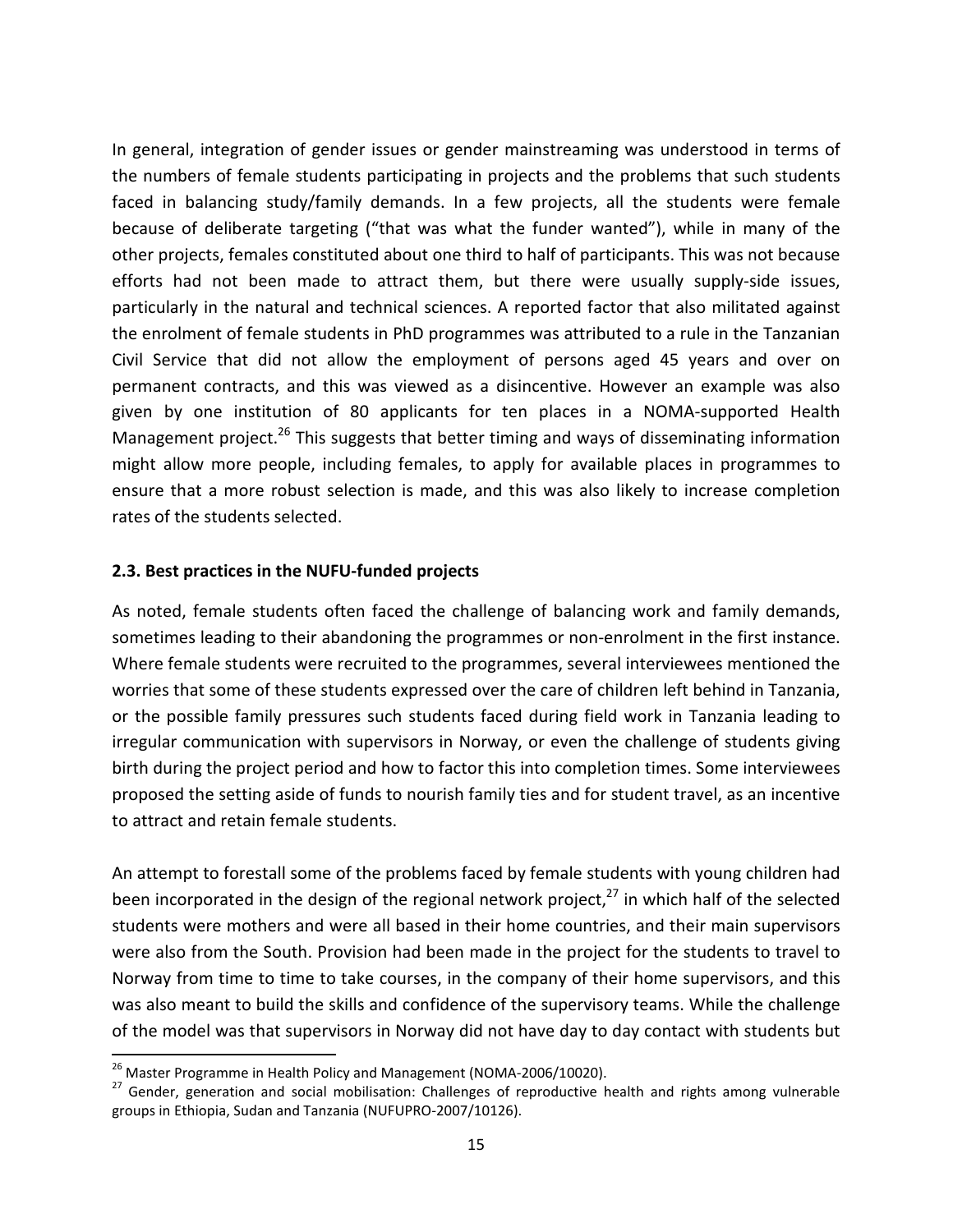depended mostly on monthly reports, this was represented as a conscious gendered decision, to avoid the stress of taking young mothers away from home, and to encourage female participation. That model had worked well for a female PhD student in the previous project<sup>28</sup> who had spent all her time in Tanzania for family reasons but had been able to complete her programme successfully. The emerging practice of female PhD students been able to remain in their home countries and successfully complete their programmes with occasional visits to Norway is an example of a best practice that needs to be studied in some detail and replicated, as it allows students to simultaneously meet their family responsibilities and also participate in higher education activities.

Apart from two projects where females were also the Principal Investigators, none of the other projects studied had Tanzanian female team members. These two projects were also the ones that integrated gender issues both theoretically and empirically, although this was more explicit in the regional network project, which also consciously recruited female students. However every sub-project within the regional network project also attempted to reach both men and women and to bring out their perspectives in the research, and a male student had also been recruited to research male circumcision and to specifically bring out male perspectives.

In two other projects, conversations with some partner researchers in Norway brought out the clear gender issues in their respective projects and how these had influenced and been factored into the research design. But such understandings did not appear to be always shared by partners on the ground in Tanzania, raising issues of communication, conceptualization, responsibilities and ownership within projects. As a partner in another project explained, although they were engaged in a "common project, (there were) …different ideas, opinions and views about how to proceed". That same partner referred to the "strictness and conservatism, and hierarchies in research" within the partnership. However it was stressed that such conservatism was by no means only a Southern phenomenon, but a shared South-North characteristic.

Given that researchers are highly adaptable and susceptible to the influence of funders, it should be possible for NUFU to insist that applicants explore and integrate gender issues in any project where feasible. More explicit ideas about gender/mainstreaming are also needed beyond recruiting female students. At the very least, NUFU Programme criteria must demand some explicit attention or reflections on gender issues in the projects, whatever the topics addressed. As noted by one researcher, gender issues do not come by themselves, but have to be consciously thought about. And because gender is a relational concept, bringing in gendered perspectives need not focus only on women, even if they are the majority of the poor and

<u>.</u>

<sup>&</sup>lt;sup>28</sup> Gender, generation and communication in times of AIDS: The potential of 'modern' and 'traditional' institutions (PRO 27/2002).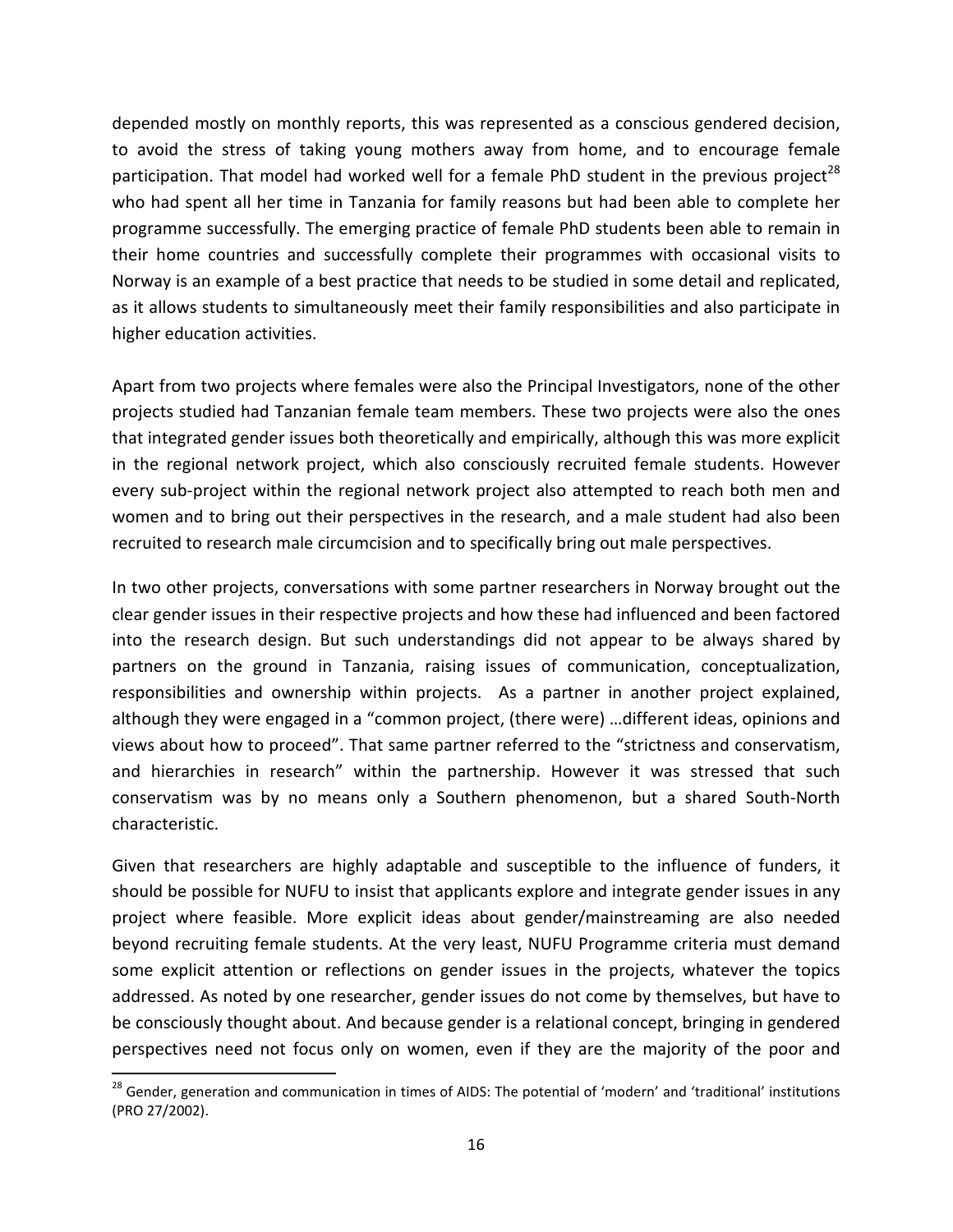vulnerable in many study contexts. There should also be a demand for more gender-balanced research teams, to give female academics full circle experience of involvement in research from the planning stages to execution, to break what was described as the 'old boys' networks.' It is hoped in this way to develop the academic potential of female researchers and to empower them to write proposals, conduct research and publish, to elevate their chances of being promoted and thereby becoming more visible.

Some of these views were supported by the opinion of at least two reviewers who noted that the review committee was not asked to comment on the gender content of the studies, which would allow the committee to determine which particular qualities ought to be included, beyond numbers; in the view of one reviewer, "that request ought to come from somebody, and not the committee". The current question in the assessment criteria which asked the committee to assess the strategies for gender balance and for "including gender as a dimension in educational activities…" was also considered rather narrow. In its place a question could be asked to assess attention to gender issues in the project beyond numbers and capacity building. It was also felt by a reviewer that the presence of a gender expert on the committee would be valuable, although there was concern over who would pay for the services of such an expert, especially where there was no in-house expertise at the institution. This is clearly an issue to be explored as a possible collaboration among beneficiary institutions in the NUFU Programme in one country or region.

# **3. Recommendations**

The review of NUFU-funded projects at UDSM, MUHAS, SUA and MU reveals some progress in addressing gender imbalances at both institutional and project levels. The establishment of gender policies and centres as well as the inclusion of gender aspects in curricular and training mark the achievements at institutional level, while at project level, there is some attention to recruiting female Master's and PhD students. However, the findings also present critical challenges in understanding a gender mainstreaming strategy from its conception to implementation, raising questions about its relevance and significance in its application context.

The challenges of gender mainstreaming are different at each institution and reflect prevailing institutional cultures; academic and disciplinary specializations and interests; gender centre capacities and structures, as well as the nature of collaboration and its conditionalities which in different ways impact the integration of the gender mainstreaming framework and at the same time identified different needs for gender mainstreaming activities. This calls for the development of a full understanding of the nature, context and process of gender mainstreaming in different contexts to address specific inequalities and gaps.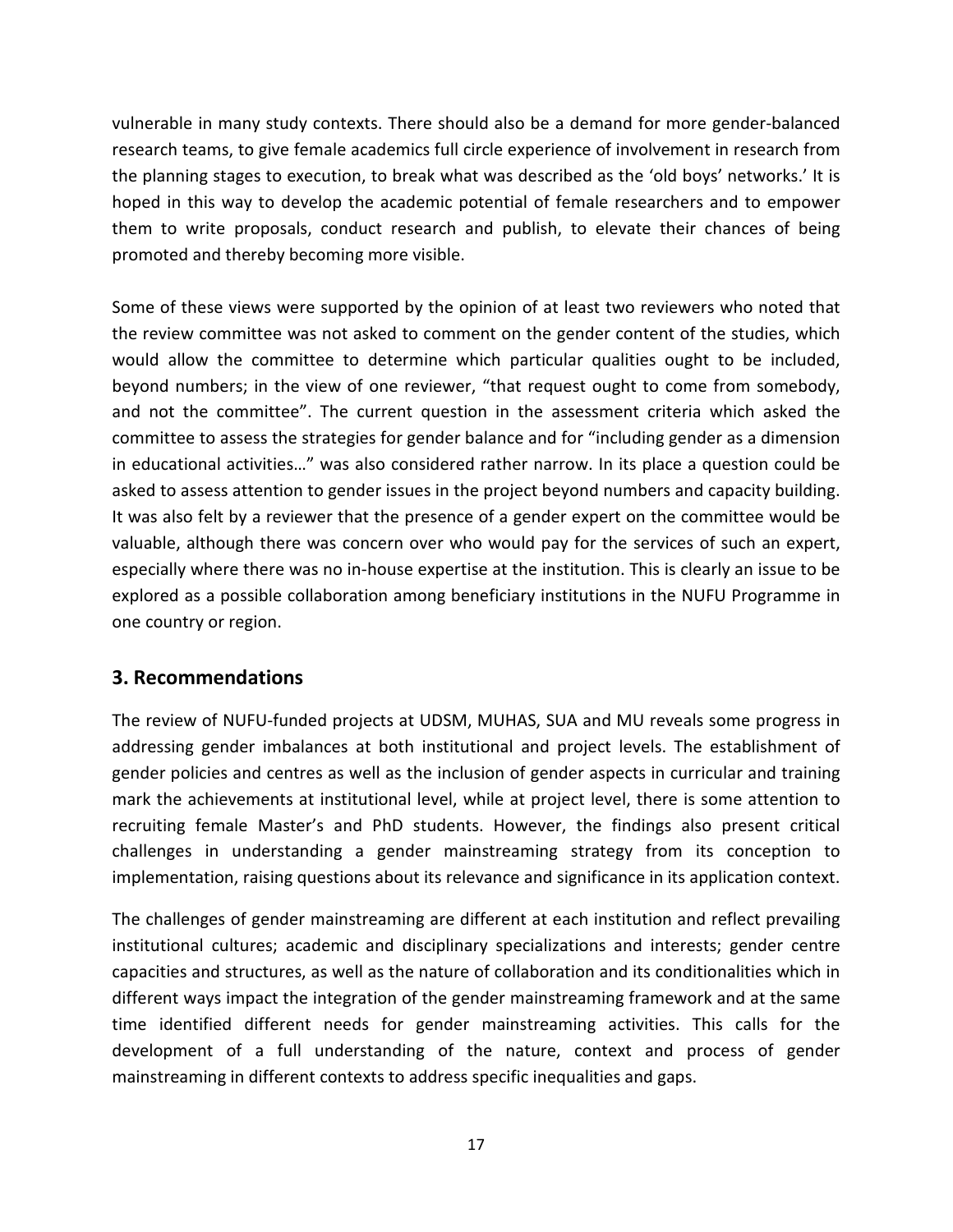The suggested framework should consider gender mainstreaming as a chain process starting at the institutional and policy levels through to project planning and design, execution and the evaluation stage. This framework also has multi-dimensional targets including the existence of gender expertise at the institutions and its ability to influence decisions especially of other gender-related programmes and activities; the engendering of institutional structures, policies and cultures to create the space and conditions for gender frameworks, approaches and methodologies to inform teaching, research and extension work and the provision of adequate resources to support all these. However as the NUFU Programme does not have the mandate to ask the institutions to report on gender mainstreaming actions beyond the projects, most suggested actions and indicators on gender mainstreaming are limited to the projects and the programme itself.

## **4. Concrete Actions**

#### **Programme Level - NUFU Programme Board/SIU/Norad**

- **i)** NUFU Guidelines for applicants must specify that research teams must be balanced and include females both as students and as leaders/team members wherever possible, as a means of raising women's scientific quality as researchers and to give female academics the full circle experience of involvement in research from the planning stages to execution. Projects should be required to state the efforts that they have made to satisfy that requirement.
	- **ii)** Appropriate time and resources must be given to potential project partners to meet to design projects to ensure common conceptualization and full integration of gender perspectives in the proposals and to foster ownership of projects.
- **iii)** A budget line must be created to provide resources to support capacity building on the external dimensions of gender mainstreaming in institutions including specialized technical input such as gender analysis and technical assistance for the design, implementation and evaluation phases, to be followed by the development of indicators of progress on which the projects can report. Gender Centres and Units in the institutions must be able to access some of these resources.
- **iv)** Resources and gender expertise as necessary must also be provided to support institutions to engender the curricula, pedagogies and methodologies, especially in the natural and technical sciences.
	- **v)** NUFU Programme criteria on assessing progress towards gender mainstreaming in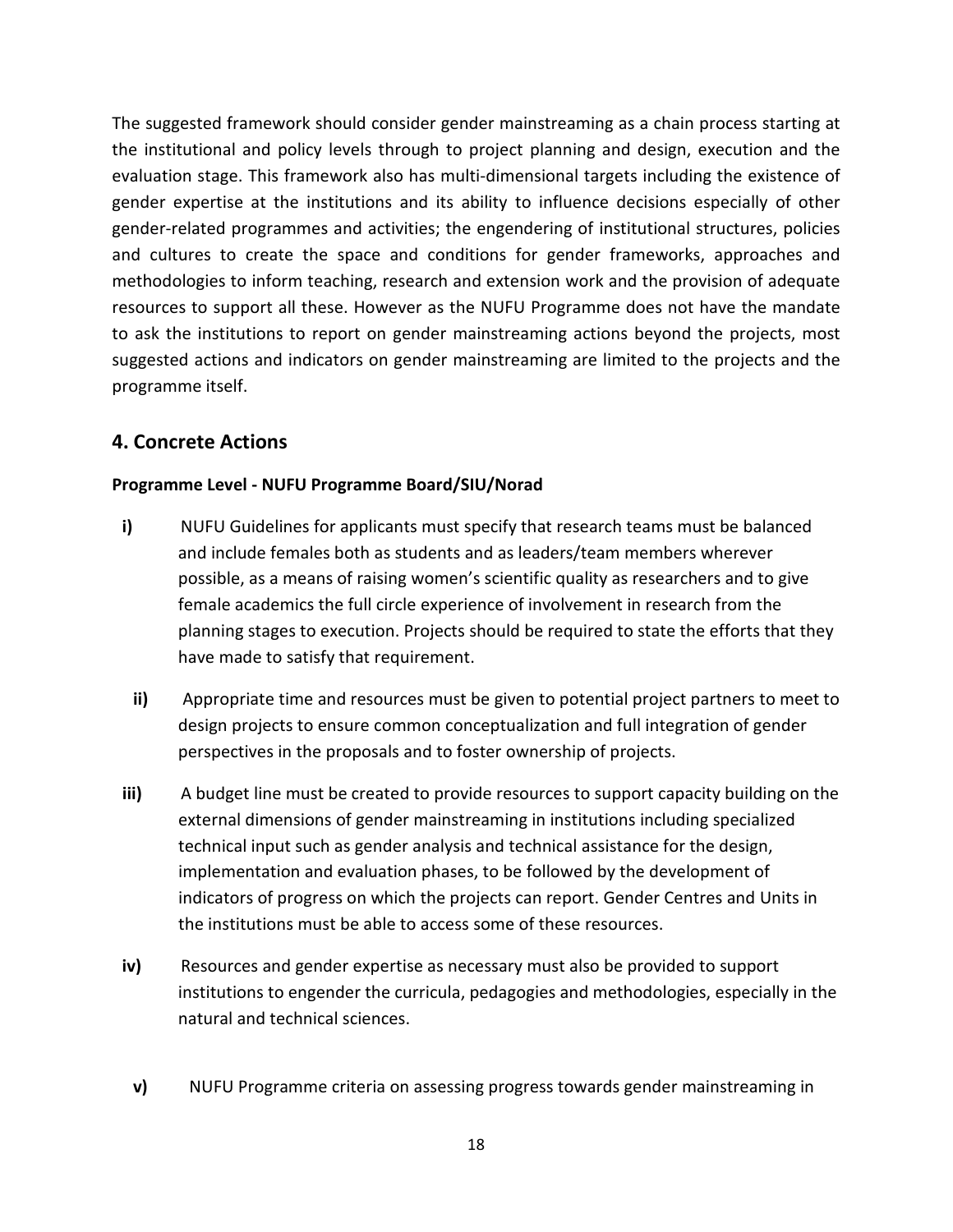projects must include questions on efforts to ensure gender balance in the recruitment of students and researchers and on the attempts made to incorporate gender issues in all stages of the project, including the design and methodology.

- **vi)** Funds must be earmarked to support female students to nourish family ties and to be able to travel home to visit family as necessary as an incentive to attract and retain female students.
- **vii)** The requirement in the NUFU Programme that PhD students should be staff members or prospective staff members needs to be reviewed to broaden the source group for recruitment of women for the scholarships.

## **Institutional Level**

- **viii)** As noted, gender mainstreaming is a long and complex process and requires specific gender expertise. The NUFU Programme must take advantage of the existence of Gender Centres/Units and Committees in the institutions and ensure, through the NUFU institutional contact persons, that they are included at the design stage of projects to work with project partners to advice on the integration of gender issues to the technical requirements of projects as feasible. Gender Centres/Units must build the competence of researchers on gender issues to enable them to know what to include in their research projects.
- **ix)** Gender Centres must be supported to build their capacities to be able to adapt the methodologies and tools they have developed for gender mainstreaming at the institutions in order to support the operational aspects of projects, especially in the natural and technical sciences.
- **x)** Selection and review committees at the institutions must include persons with appropriate gender and sectoral expertise to ensure that project designs and methods incorporate gender perspectives including in the natural and applied sciences.

#### **Project Level**

- **xi)** Projects must invite the participation of younger female researchers as team members in disciplines where they are represented, or must be encouraged to form multidisciplinary teams which bring in female researchers, as a means of breaking down exclusionary practices and 'old boys' networks' in research.
- **xii)** Renewed efforts must be made to attract more female students to programmes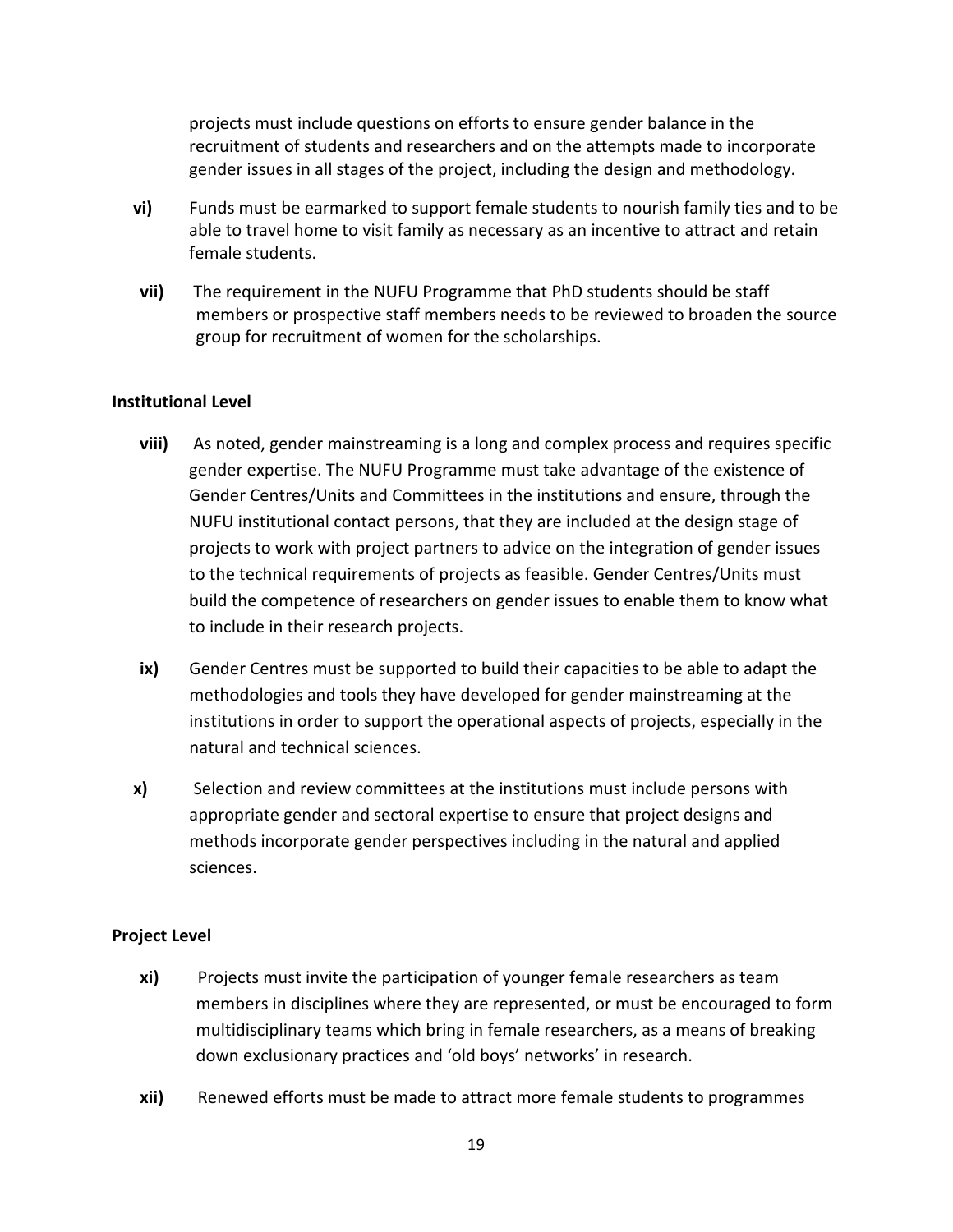through better timing and open and transparent dissemination of announcements for the selection of students.

- **xiii)** Norad's Programme for Master Studies (NOMA) must be more closely linked to the PhD programme to ensure that women who have completed the Master's programme are able to join the PhD programme.
- **xiv)** In all cases, but especially in cases as under xii) above, family-friendly measures must be employed to attract students, including factoring in maternity leave as necessary into completion times, and allowing female students with young children to complete most of their programme requirements in their home countries as a means to attract more females.
- **xv)** Projects must show how gender issues have been or will be incorporated in research design and dissemination, even in the natural and technical sciences and how they will report and evaluate them.

## **5. Gender-responsive Progress Indicators**

Following on the concrete actions proposed, quantitative and qualitative gender-responsive indicators of progress/success at project level to be reported on in annual and final reports are listed below.

## **Quantitative Indicators for Measuring Progress on Gender Mainstreaming**

- Number/proportions of female and male students participating in the various research programmes and fields of study and recruited to Masters' and PhD education, especially the number/proportion of women/male Masters' students mentored to continue to pursue PhD programmes.
- Number/proportion of female and male researchers from the South coordinating research projects.
- Number/proportion of NUFU-supported projects that integrate gender perspectives both theoretically and empirically, especially in the natural and technical sciences.
- Number/proportion of women and men in programme selection and review committees in the institutions who have gender expertise.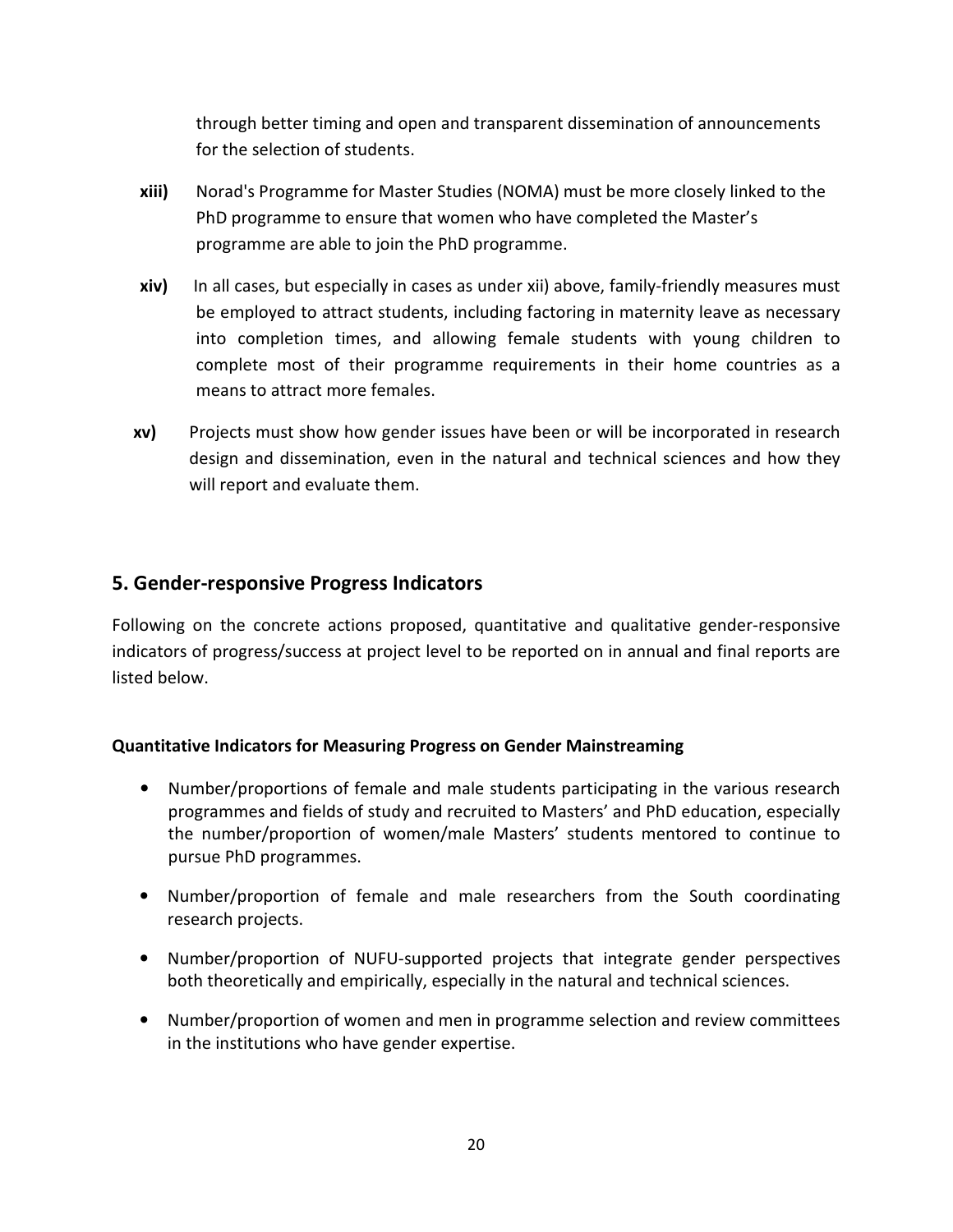## **Quantitative Indicators for Measuring Resources**

- Number of new budget lines created to support gender mainstreaming in institutions, including for back-stopping activities to ensure the participation of females in projects.
- Number of gender centres supported through new budget lines in project documents to undertake capacity building activities for gender mainstreaming, including for engendering the curricula and the operational aspects of gender mainstreaming, and for building the competence of researchers to integrate gender issues in their project designs.
- New budget lines incorporated in project documents to support the nurturing of family ties.

## **Quantitative Indicators for Measuring Success**

- Graduation/completion and drop-out rates for both men and women, especially in the natural and technical sciences and the 'forgotten' disciplines.
- Number of females able to complete PhD programmes due to availability of funds for maternity leave and for nurturing other family ties.
- Number/proportion of women/male PhD students mentored to succeed senior colleagues in faculties and employed in the institutions.

## **Qualitative Indicators for Measuring Progress**

- Ranking of problems/constraints faced attracting qualified male and females for programmes
- Ranking of problems/constraints faced retaining qualified male and females for programmes
- Ranking of reasons underlying completion rates of females and males by programme

## **Qualitative Indicators for Measuring Success**

- Extent to which female/male participants perceive programme as building their capacities in gender analysis and operationalisation so as to be able to address critical issues in their fields
- Extent to which female/male participants felt supported to complete their programmes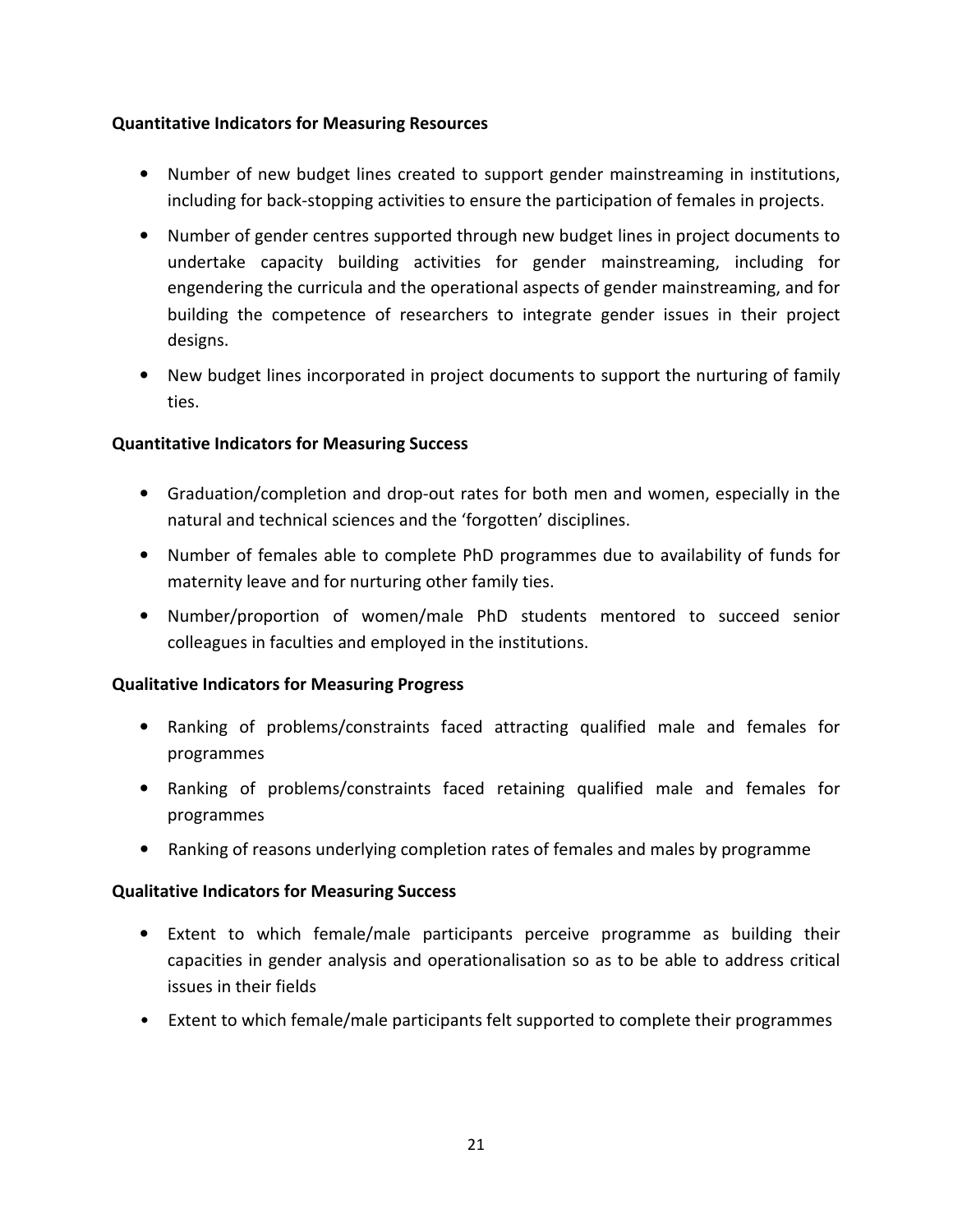# **Appendices**

## **Appendix 1. List of Persons Interviewed**

## **Tanzania**

#### **University of Dar es Salaam (UDSM)**

Dr. Sylvia Temu, Director, Directorate of Planning and Finance.

Dr. Fenella Mukangara, Director, Gender Centre.

Dr. Hassani M. Rajabu and Dr. Godliving Mtui, Project Researchers, Chemical and Process Engineering Department, 'Alternative Energy for Sustainable Development, Environmental Protection and Poverty Reduction in Tanzania (ESEPRIT)' (NUFUPRO-2007/10059). Subject area: Engineering and technology.

#### **Muhumbili University of Health and Allied Sciences (MUHAS)**

Dr. Simon Mamuya, Department of Occupational Health and Safety, 'Occupational respiratory diseases among male and female workers in dusty industries in Tanzania' (NUFUPRO-2007/10166). Subject area: Public health.

Dr. Kagoma Mnyika, Project Coordinator, Department of Epidemiology & Biostatistics, 'A comprehensive school- and health system-based approach to adolescent health promotion in South Africa and Tanzania' (NUFUPRO-2007/10051). Subject area: Health sciences and public health.

Prof. Joseph Killewo, NUFU and NOMA institutional contact person.

Dr. Khadidja Malima, Lecturer and Dean, School of Nursing, and former PhD candidate in the past NUFUfunded five-year network project Gender, generation and communication in times of AIDS: The potential of 'modern' and 'traditional' institutions (PRO 27/2002).

Dr. Thecla Kohi, main researcher at the network partner MUHAS, School of Nursing, 'Gender, generation and social mobilisation: Challenges of reproductive health and rights among vulnerable groups in Ethiopia, Sudan and Tanzania' (NUFUPRO-2007/10126). Subject area: Anthropology, history, health sciences and psychology.

#### **Sokoine University of Agriculture (SUA)**

Dr. Evelyn Lazaro, Senior Research Fellow, Department of Agricultural Economics and Agribusiness, and Assistant Institutional Contact Person for NUFU.

Prof. George Kajembe, Project Coordinator, Department of Forest Mensuration and Management, 'Assessing the impact of forestland tenure changes on forest resources and rural livelihoods in Tanzania' (NUFUTZ-2007/10226). Subject area: Biological sciences, ecology, environmental sciences and economics.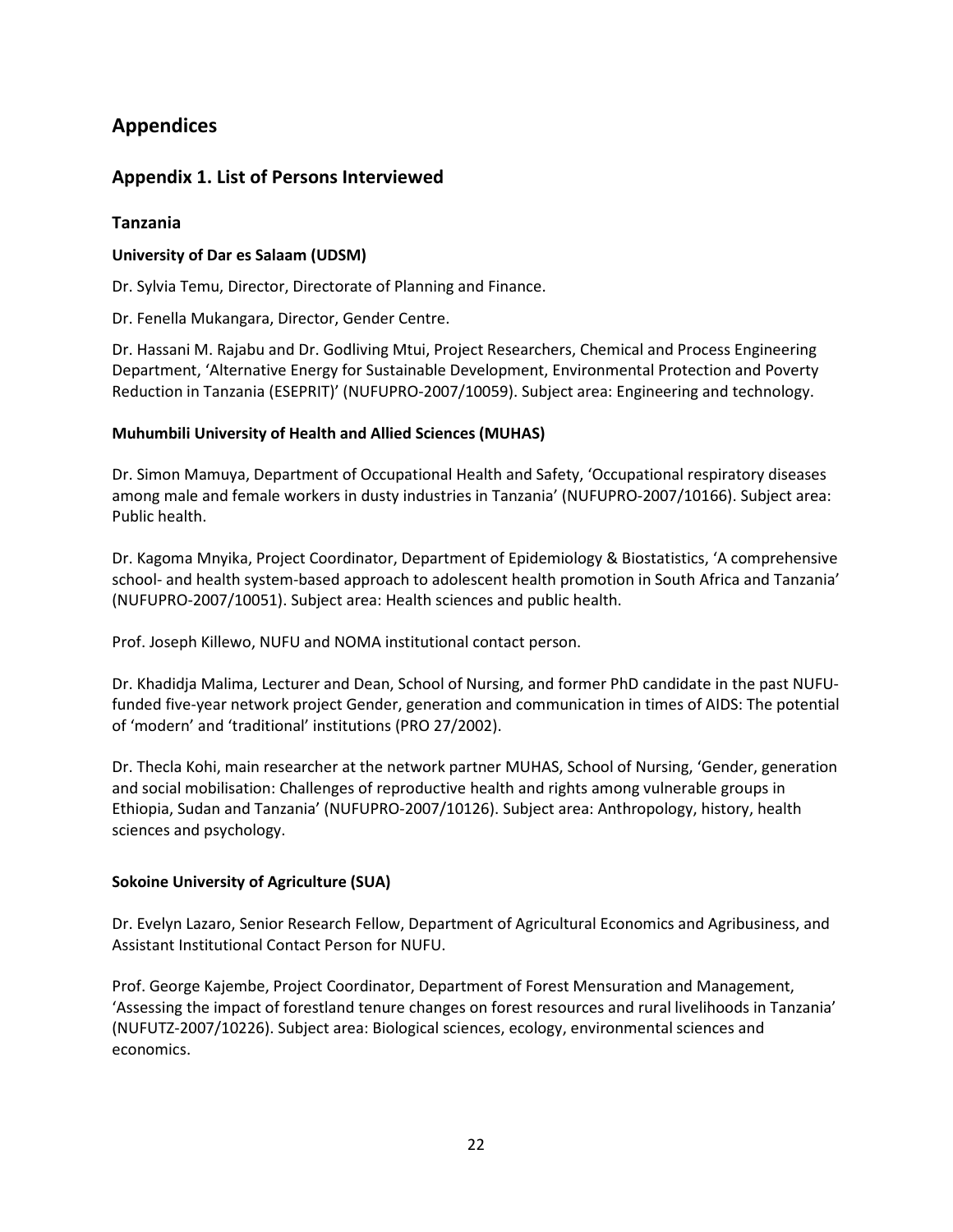Dr. Eliakim Zahabu, Senior Researcher and Project Researcher, Department of Forest Mensuration and Management. 'Assessing the impact of forestland tenure changes on forest resources and rural livelihoods in Tanzania' (NUFUPRO-2007/10226). Subject area: Biological sciences, ecology, environmental sciences and economics.

Prof. Matovelo, Dean and NUFU Institutional Contact Person.

Dr. Anna Temu, Senior Lecturer and Project Coordinator, Department of Agricultural Economics and Agribusiness, 'Empowering women to participate in the higher level of fruit and vegetables value chain through production of dried products' (NUFUGe-2008/10181). Subject area: Economics, food technology and agriculture.

#### **Mzumbe University (MU)**

Prof. Eulalia Temba, Dean and Project Coordinator, Directorate of Research, Publications and Postgraduate Studies, 'MU-AUC Research Collaboration: Governance, Gender and Scientific Quality (GGSQ)' (NUFUPRO-2007/10160). Subject area: Gender Studies, information, computer and communication technology.

Mr. Yona Matekere, Head, Centre for Gender Development.

Mr. Edmund Matotay, Assistant Lecturer and Project Researcher, 'MU-AUC Research Collaboration: Governance, Gender and Scientific Quality (GGSQ)' (NUFUPRO-2007/10160). Subject area: Gender Studies, information, computer and communication technology.

#### **Norway**

#### **Norwegian Centre for International Cooperation in Higher Education (SIU)**

Ragnhild Tungesvik, NUFU Programme Coordinator.

Gro Tjore, Head of Unit, Partnerships.

Stina Petersen, Higher Executive Officer, NUFU Programme.

#### **Norwegian University of Life Sciences (UMB)**

Dr. Tron Eid, Project Coordinator, Department of Ecology and Natural Resource Management, 'Assessing the impact of forestland tenure changes on forest resources and rural livelihoods in Tanzania' (NUFUTZ-2007/10226). Subject area: Biological sciences, ecology, environmental sciences and economics.

#### **University of Agder (UA)**

Dr. Anne Ryen, Project Coordinator, Faculty of Economics and Social Sciences, 'MU-AUC Research Collaboration: Governance, Gender and Scientific Quality (GGSQ)' (NUFUPRO-2007/10160). Subject area: Gender Studies, information, computer and communication technology.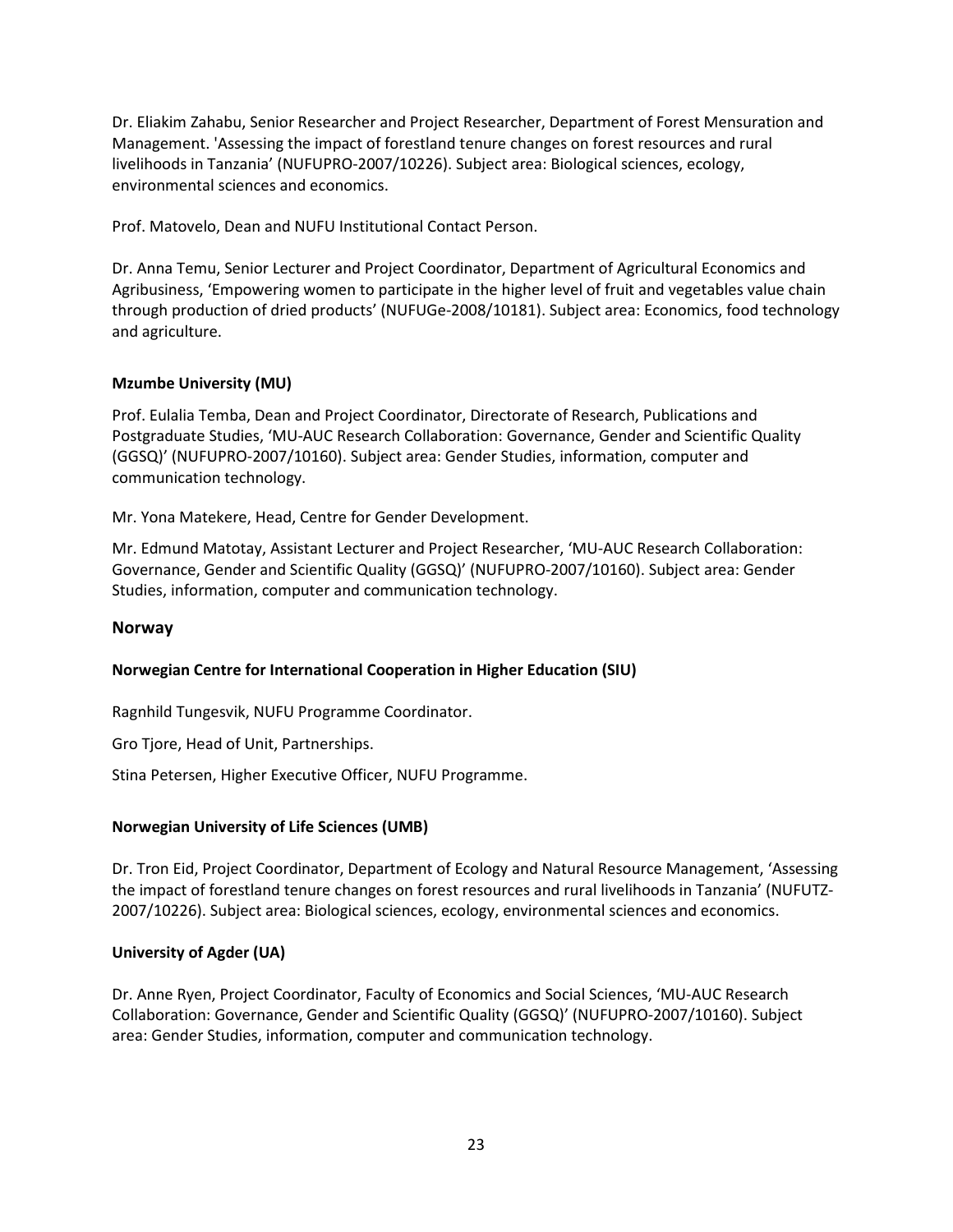#### **University of Bergen (UiB)**

Dr. Astrid Blystad, Department of Public Health and Primary Health Care, Project Coordinator, 'Gender, generation and social mobilisation: Challenges of reproductive health and rights among vulnerable groups in Ethiopia, Sudan and Tanzania' (NUFUPRO-2007/10126). Subject area: Anthropology, history, health sciences and psychology.

Dr. Bente Moen, Department of Occupational Medicine, Project Coordinator, 'Occupational respiratory diseases among male and female workers in dusty industries in Tanzania' (NUFUPRO-2007/10166). Subject area: Public health.

#### **University of Oslo (UiO)**

Dr. Arnfinn Helleve, GLOBINF, Department of Nutrition, Project Administrator, 'A comprehensive schooland health system-based approach to adolescent health promotion in South Africa and Tanzania' (NUFUPRO-2007/10051). Subject area: Health sciences and public health.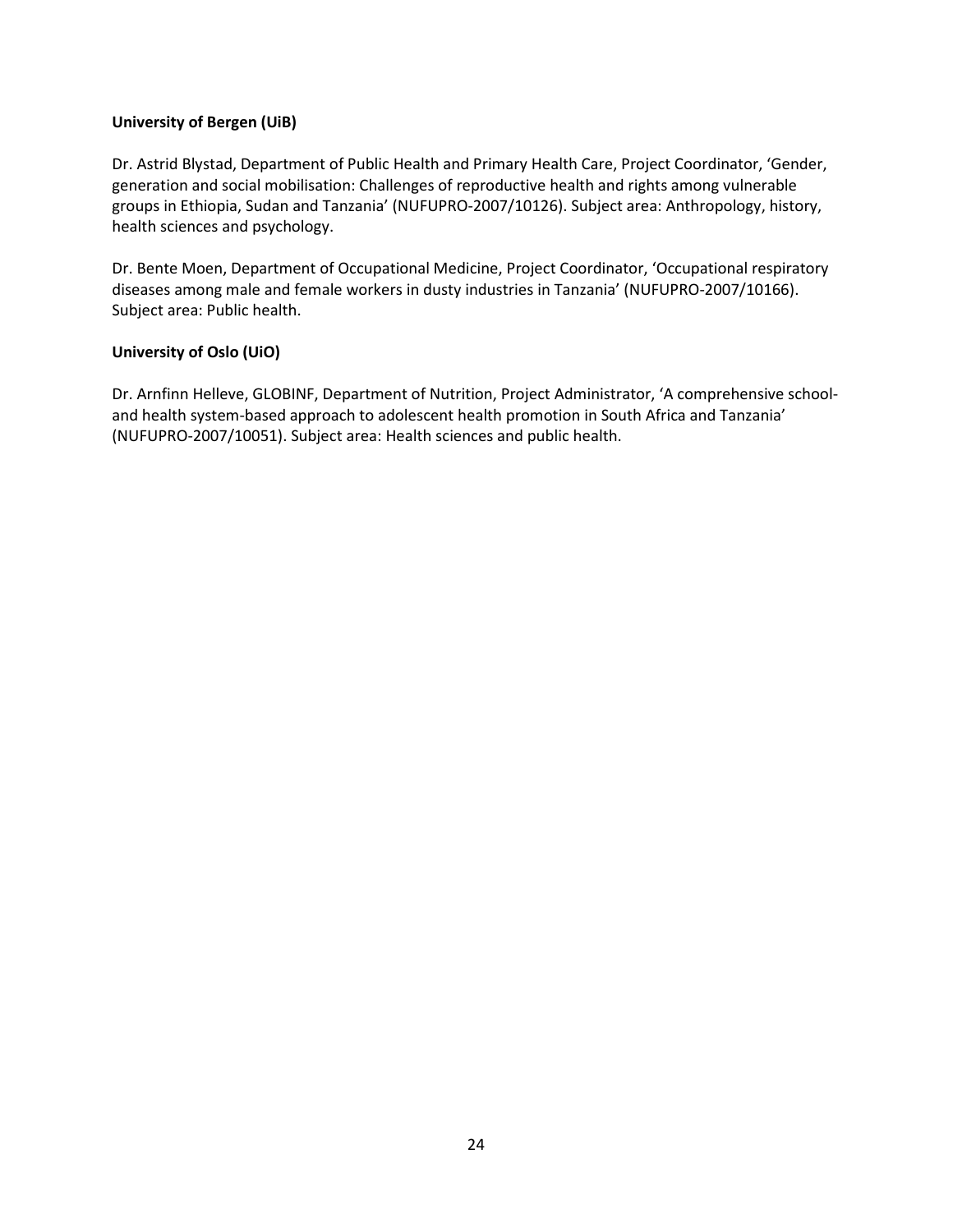## **Appendix 2. List of Documents Consulted**

- 1. NUFU Programme Document 2007–2011.
- 2. NUFU Guidelines for Applicants 2007–2011.
- 3. NUFU Final Report 2002–2006.
- 4. Report from the 5<sup>th</sup> European Conference on Gender Equality in Higher Education. 2007. Berlin: Humboldt University.
- 5. Mainstreaming Gender in Education: A Reference Manual for Governments and Stakeholders. 1999. London: The Commonwealth Secretariat.
- 6. Strategies for Gender Equality: Is Mainstreaming a Dead End? Report from Informal Consultation of Gender Focal Points in Multilateral Development Organizations. 2002. Oslo: Norwegian Ministry of Foreign Affairs (NMFA).
- 7. Action Plan for Women's Rights and Gender Equality in Development Cooperation 2007–2009. 2007. Oslo: NMFA.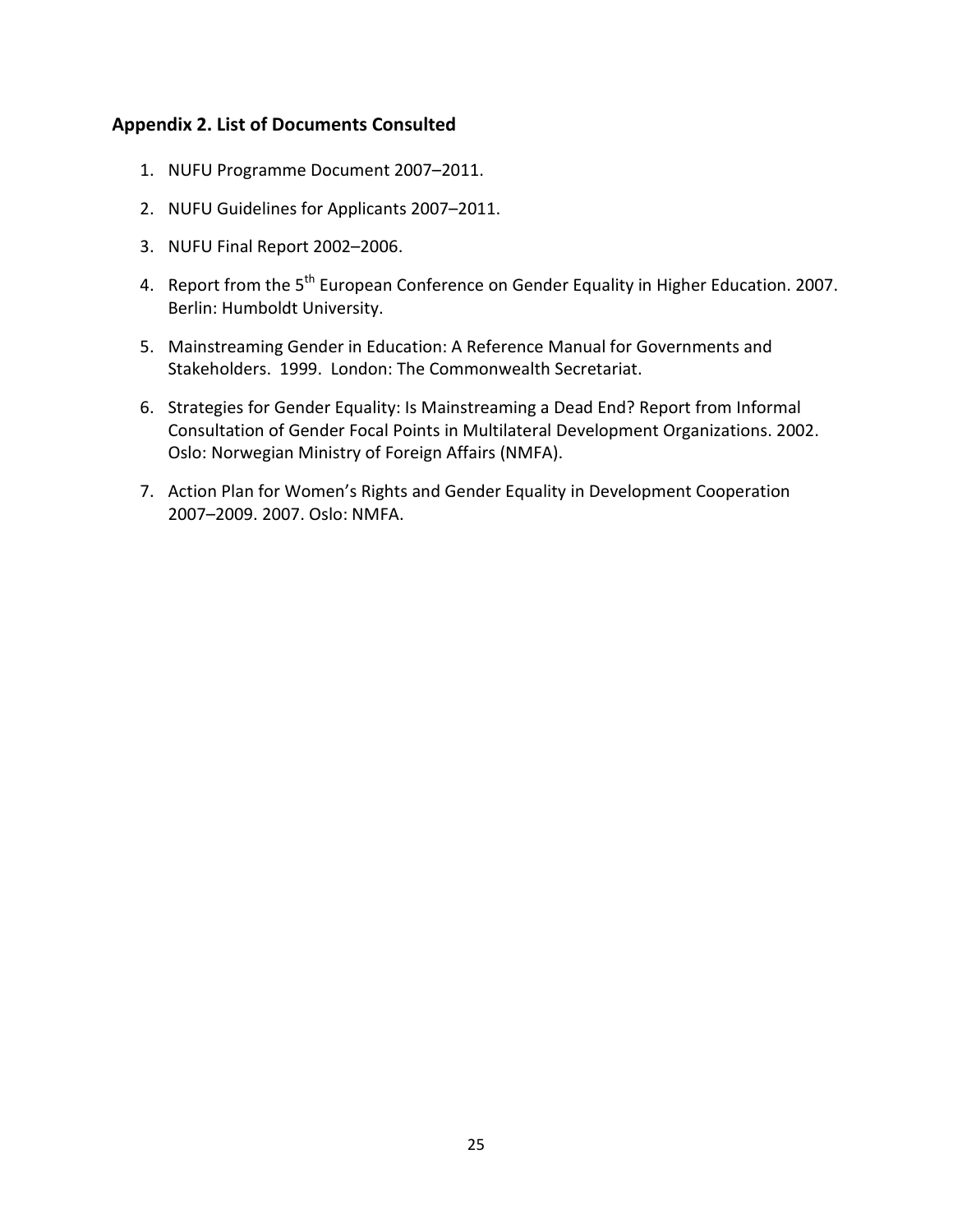# **Appendix 3. Abbreviations**

| <b>AAU</b>   | <b>Association of African Universities</b>                         |
|--------------|--------------------------------------------------------------------|
| <b>DFID</b>  | Department for International Development                           |
| <b>MDGs</b>  | Millennium Development Goals                                       |
| <b>MU</b>    | <b>Mzumbe University</b>                                           |
| <b>MUHAS</b> | Muhimbili University of Health and Allied Sciences                 |
| <b>NOMA</b>  | Norad's Programme for Master Studies                               |
| <b>Norad</b> | Norwegian Agency for Development Cooperation                       |
| <b>NUFU</b>  | Norwegian Programme for Development, Research and Education        |
| <b>SIU</b>   | Norwegian Centre for International Cooperation in Higher Education |
| <b>SUA</b>   | Sokoine University of Agriculture                                  |
| <b>UDSM</b>  | University of Dar es Salaam                                        |
| <b>UN</b>    | <b>United Nations</b>                                              |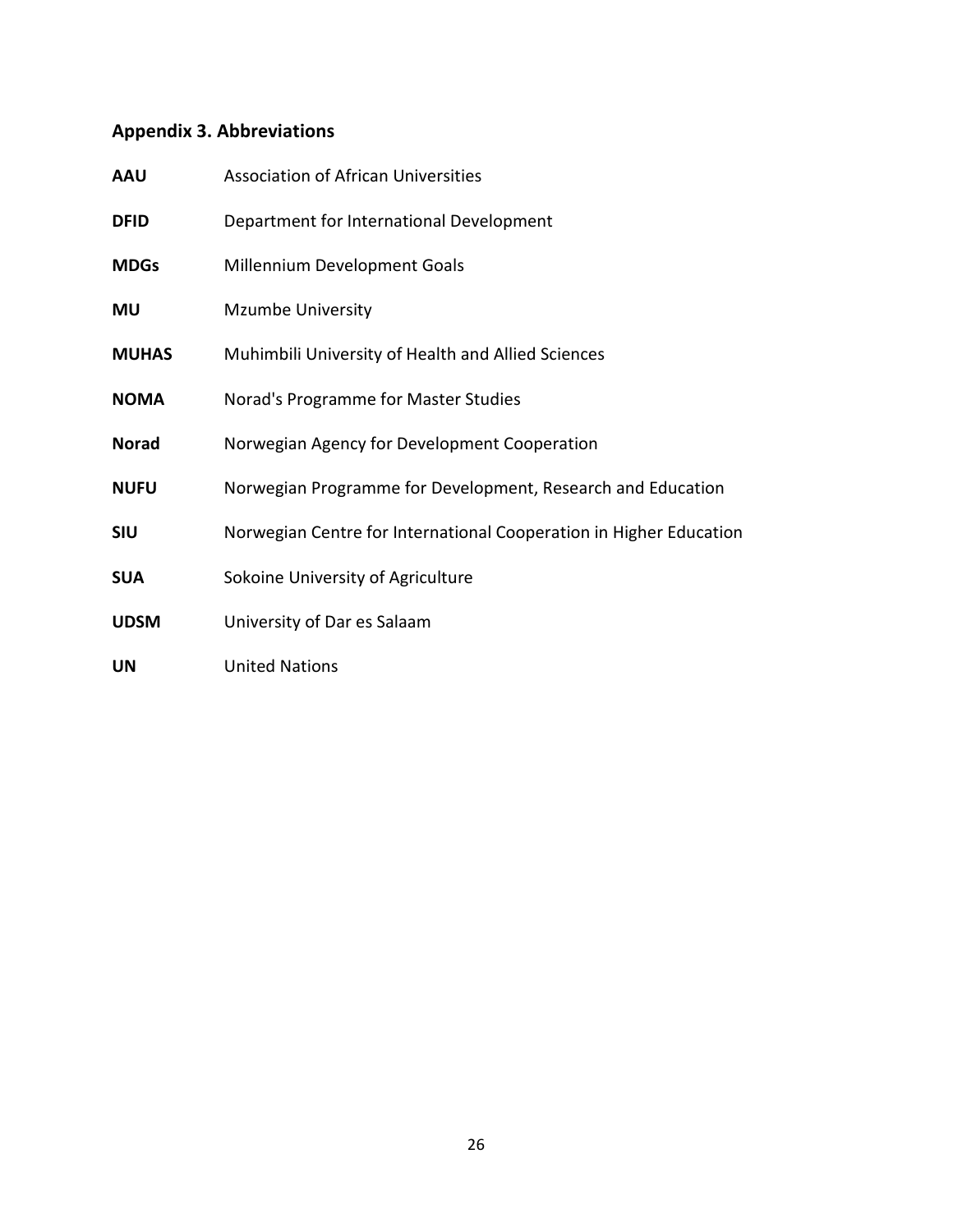## **Appendix 4. Terms of Reference**

#### **STUDY OF GENDER MAINSTREAMING IN THE NUFU PROGRAMME**

*This study is commissioned by SIU based on the decision by the NUFU Programme Board at its meeting on May 25 2009.* 

*Revised by SIU 5 august 2009* 

## **1. Background**

-

The Norwegian Programme for Development, Research and Education (NUFU) is a partnership programme for academic cooperation based on initiatives from researchers and institutions of higher education in the South and corresponding institutions in Norway. The Programme's main goal is to build sustainable capacity and competence in research and research-based higher education in developing countries relevant to national development and poverty reduction, and to contribute to enhanced academic collaboration in the South and between South and North.

The Programme, which is currently in its fourth phase, is funded by the Norwegian Government through the Norwegian Agency for Development Cooperation (Norad) and administered by the Norwegian Centre for International Cooperation in Higher Education (SIU). The Programme is based on an agreement between Norad and SIU with a total budget frame of NOK 400 million for the current programme period (2007-2011).<sup>29</sup>

NUFU supports long-term cooperative projects, including joint research, training of Master's and PhD students, development of Master and PhD programmes in the South, training of technical and administrative staff, as well as publication and dissemination of research results. The projects should match institutional strategies and priorities in the partner institutions, and be relevant to national strategies for development and poverty reduction in the South.

One of the objectives of the NUFU Programme 2007 – 2011 is to promote gender equality in research and academic cooperation. The Programme Document states that the fourth phase should have a renewed focus on *gender mainstreaming*, and a threefold approach to promote gender equality is outlined in the document.

First, NUFU aims to stimulate gender balance in recruitment of researchers, students and candidates. There is a specific target of recruiting 40 per cent female PhD candidates from the partner institutions in the South. This target was met in 2007, with a female recruitment of exactly 40 per cent, increasing to 41 per cent in 2008.

<sup>&</sup>lt;sup>29</sup> The frame agreement between Norad and SIU accounts for NOK 300 million. Another NOK 100 million stems from three additional agreements.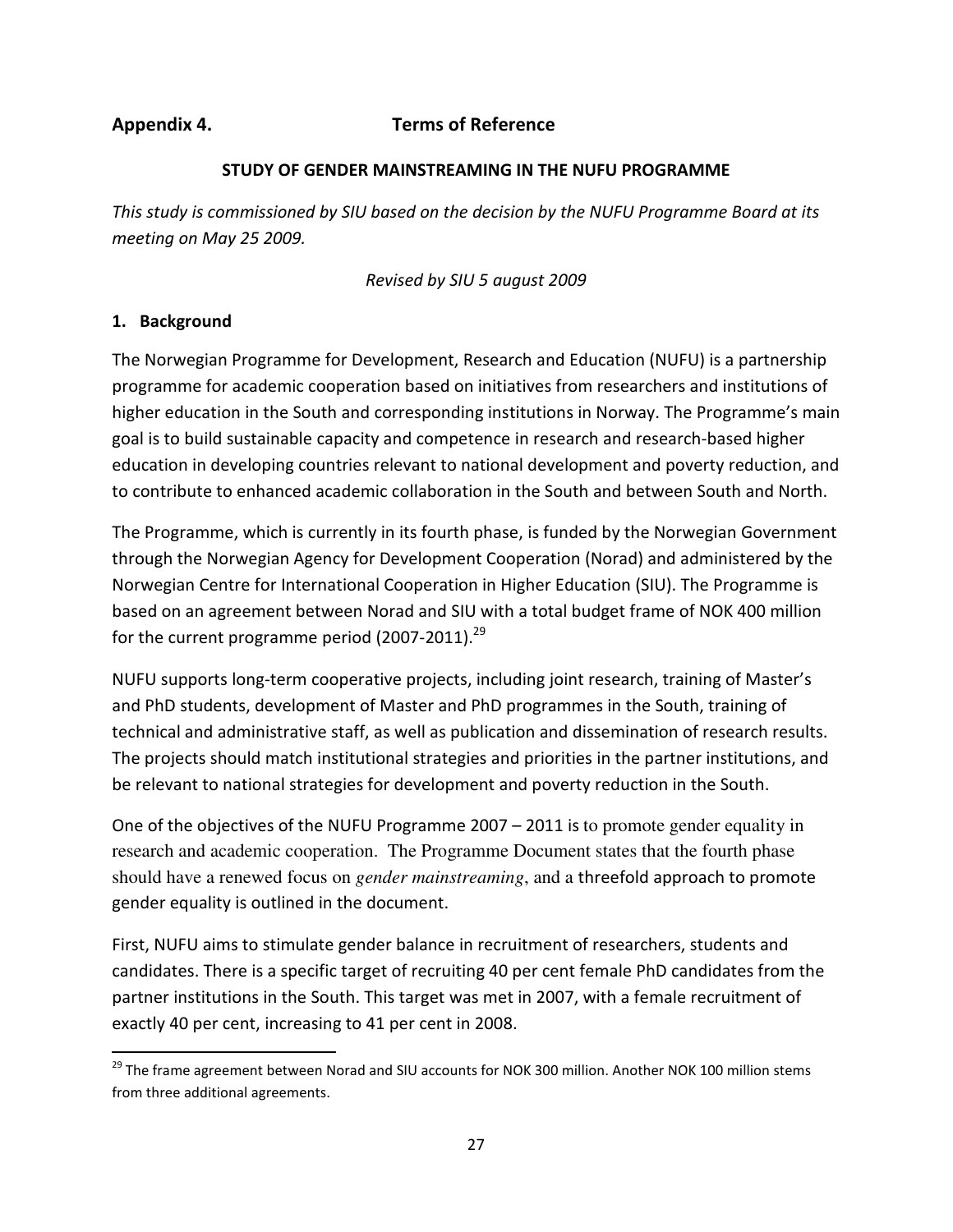Second, NUFU aims to stimulate gender-related research and a proportion of the portfolio should be projects with a thematic focus on women's rights and gender equality. This objective has been kept in mind by the NUFU Programme Board in selecting projects for support, and the dimension was strengthened in 2008 through a call for project proposals on women's rights and gender equality, combining the additional NOK 10 million from Norad and remaining funds within the frame agreement. Five projects were supported. 26 projects reported that their project were relevant to gender issues in 2007.

The third dimension in the gender approach is *gender mainstreaming*. Applications were required to present a plan for mainstreaming gender into the projects, and the projects have to report annually on the status of gender mainstreaming.

*There is a need to define and operationalise the concept of gender mainstreaming in the NUFU context. The operationalisation should be followed by the development of indicators of progress, on which the projects can report.* 

## **2. Objectives**

The objectives of the study are to clarify what gender mainstreaming means in the specific context of the NUFU Programme, to recommend concrete actions and activities to achieve gender mainstreaming within the cooperative projects and participating institutions, and to define indicators of progress/success that can be included in future annual and final reporting from the projects/institutions.

Particular emphasis should be put on developing indicators, preferably both quantitative and qualitative (narrative) for assessing gender mainstreaming in the projects funded under the NUFU Programme.

## **3. Tasks**

- Conceptualize gender mainstreaming in the NUFU Programme context;
- Identify and document concrete actions/measures by which the NUFU projects strive to mainstream/integrate gender issues;
- Recommend best practices for addressing gender concerns in the NUFU Programme;
- Develop gender-responsive progress/success indicators.

## **4. Methodology and scope**

*Desk study:* 

• Key studies/reports in the field of gender mainstreaming, particular focus on gender mainstreaming in academia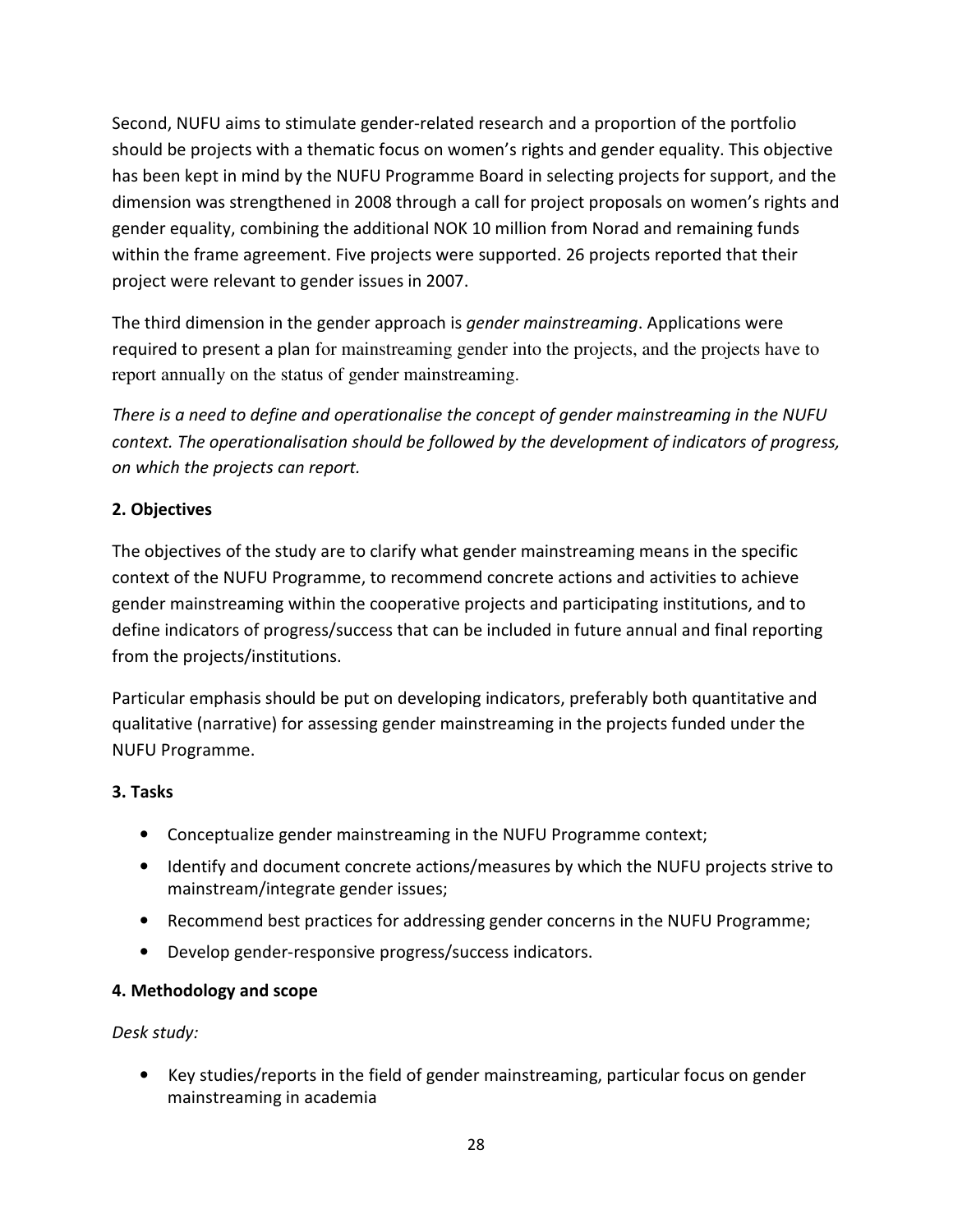- Key NUFU background documents: such as the NUFU Programme Document 2007 2011, NUFU Partnership Agreement between Norad/SIU; NUFU Final report 2002-2006; Call for proposals; NUFU Guidelines for Applicants; The Norwegian Government's Action Plan for the Implementation of UN Security Council resolution 1325 (2000) on Women, Peace and Security; Evaluation of the "Strategy for Women and Gender Equality in Development Cooperation" (1997-2005).
- A review of the NUFU project portfolio with a special view to gender mainstreaming  $$ looking for best practices

## *Interviews (telephone/electronic):*

- NUFU project coordinators and NUFU institutional contacts, (special emphasis on institutions outside Norway)
- NUFU team at SIU

## *Field visits:*

• Visits to a limited number of NUFU projects at partner institutions in Tanzania.

## *Meeting with SIU:*

• A meeting with SIU may be held in Tanzania in connection with the field work.

#### **5. Resources**

The study is commissioned by SIU and should be carried out by a senior researcher with experience in the field of gender studies, and preferably, with experience in evaluations of development cooperation projects in the area of Higher Education and Research. Due to the fact that most projects supported by the NUFU Programme take place at African universities, the NUFU Programme Board has decided that only African researchers are invited to present tenders for the NUFU Gender Study.

Other relevant qualifications:

- Experience in developing strategies for gender mainstreaming.
- Experience in development of indicators of success.

## **6. Timetable and reporting**

The time frame for the study is: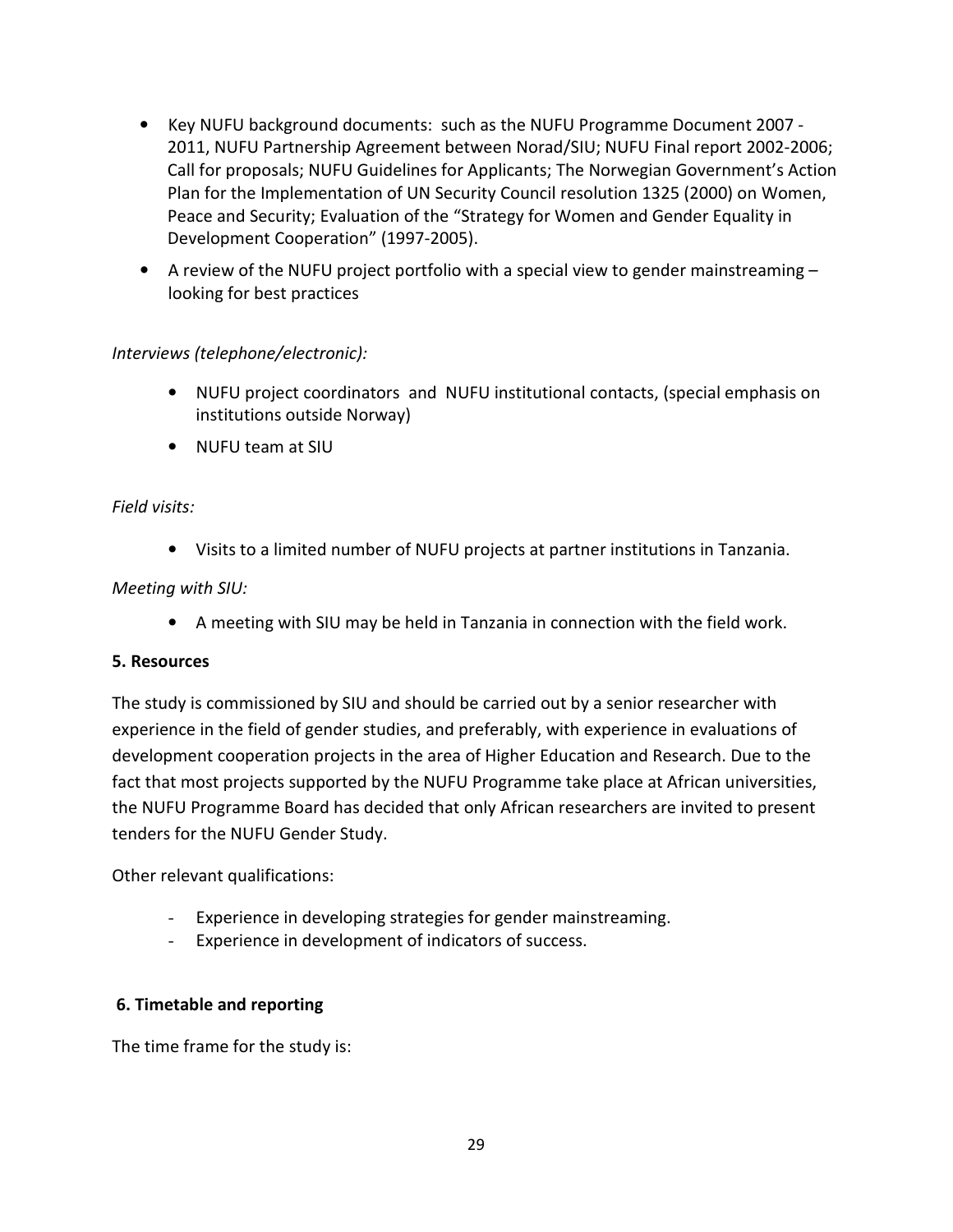A maximum period of six (6) working weeks – to be conducted between September and November 2009.

A meeting with SIU may take place in late September 2009. A draft report shall be completed and sent to SIU by November 10, 2009. The report shall be finalised and submitted to SIU by December 1, 2009. The report will be presented to the NUFU Programme Board at its meeting in February 2010.

The report shall be in English and not exceed 15 pages including a summary (excluding annexes). It should be produced in electronic (pdf) format and paper version.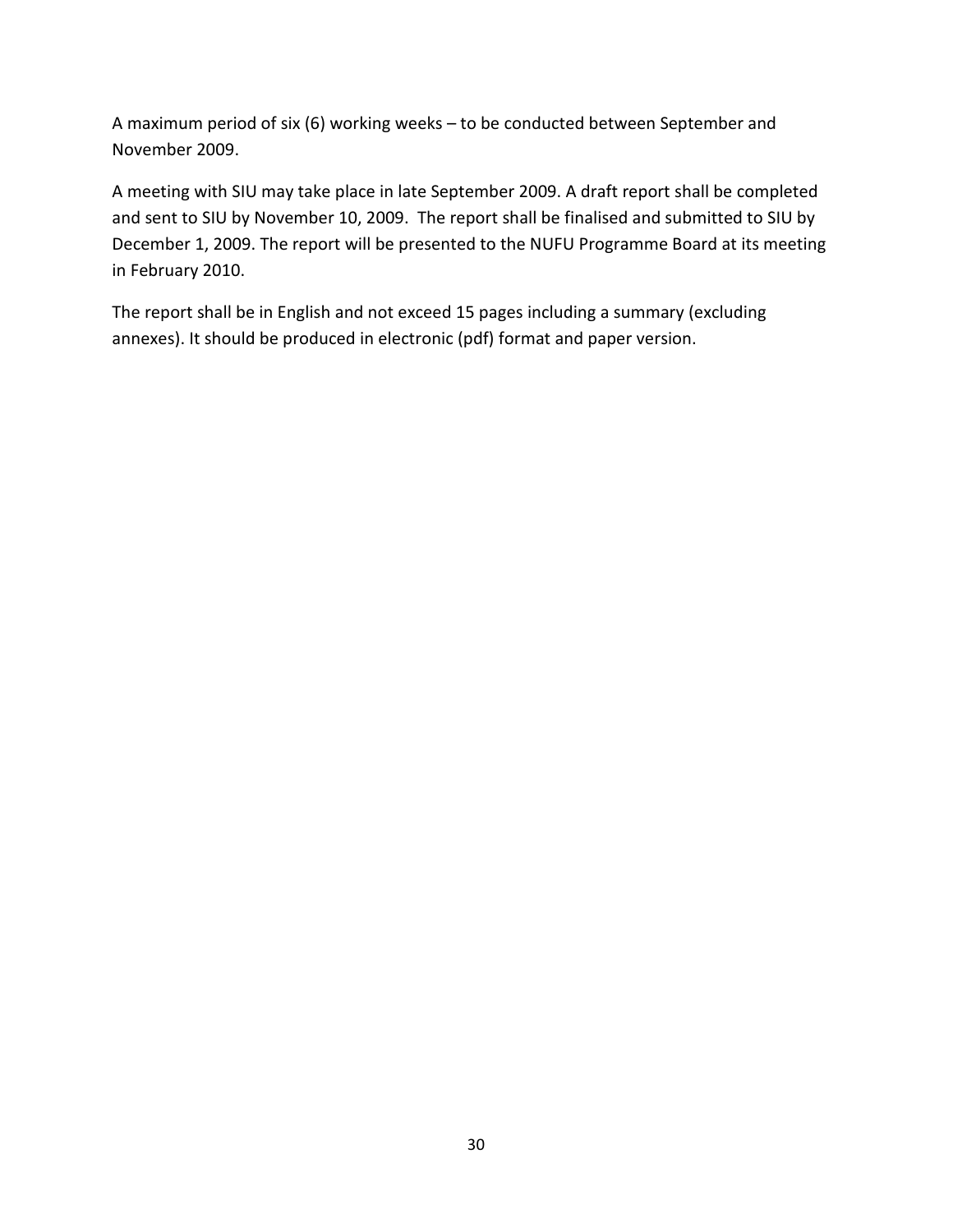## **Bibliography**

Aasen, Berit. 2009. 'The challenge of mainstreaming gender issues.' Presentation at NUFU Project Coordinators' Seminar 16 April. Norwegian Institute of Urban and Regional Research, International Department (NIBR).

AAU/WGHE (2006) *Toolkit on Gender Mainstreaming for African Universities.* Accra: Association of African Universities.

Buvinic, Mayra. 2004. "Mainstreaming Attention to Domestic Violence in Lending Operations: Six Elements of Inter-American Bank Success." Washington DC: Inter-American Development Bank.

Commonwealth Secretariat (1999) *Mainstreaming Gender in Education*: *A Reference Manual for Governments and Stakeholders.* London: The Commonwealth Secretariat.

Hannan, Caroline. 2004. "Gender Mainstreaming: a Key Strategy for Promoting Gender Equality at National Level." *UN-ESCAP High-level Intergovernmental Meeting to Review Regional Implementation of the Beijing Platform for Action and its Regional and Global Outcomes.*  Bangkok, Thailand, 7-10 September

Jahan, Rounaq. 1995 The Elusive Agenda: Mainstreaming Women in Development. London: Zed Books.

James-Sebro, Meryl. "Revealing the Power of Gender Mainstreaming: Enhancing Development Effectiveness of Non-Governmental Organizations in Africa." Washington DC: Interaction, 2005.

Kriszio, Marianne 2008. *The 5th European Conference on Gender Equality in Higher Education: Results and Recommendations.* Humboldt University, Berlin.

Lorber, Judith. 2000. "Using Gender to Undo Gender: A Feminist Degendering Movement." *Feminist Theory* 1 (1): 79–95.

Macdonald, Mandy. 2003 "Gender Inequality and Mainstreaming in the Policy and Practice of the UK." Department for International Development." London: Womankind, 2003.

Mehra, Rekha and Geeta Gupta 2006 'Gender Mainstreaming: Making it Happen.' New York; ICRW

Morley, Louise. 2005 'Gender Equity in Commonwealth Higher Education- Challenges and Celebrations'. Working Paper 6

Moser, Annalise. 2007 *Gender and Indicators: Overview Report*. BRIDGE Cutting Edge Pack. IDS: Sussex